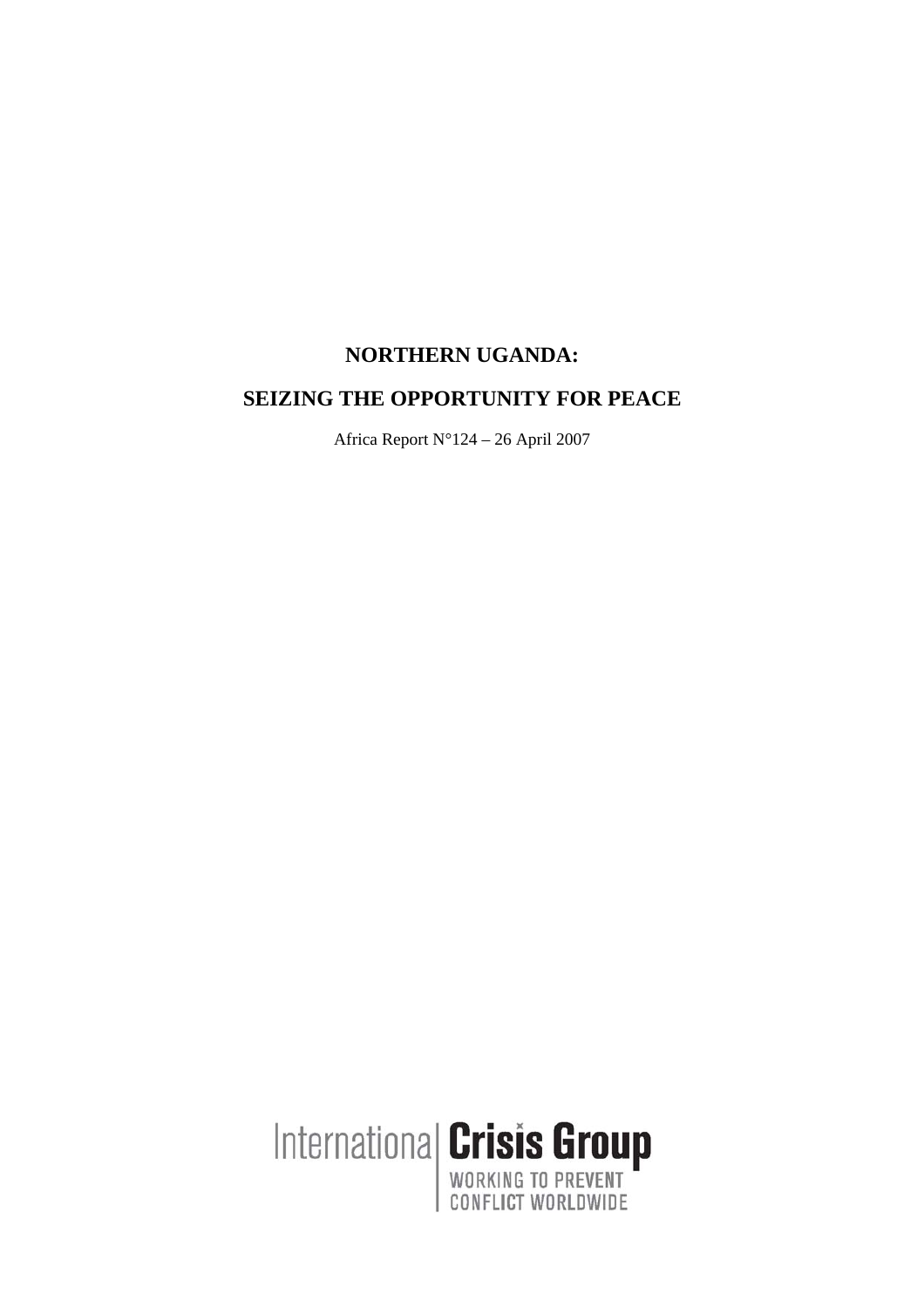# **TABLE OF CONTENTS**

| I.            |                 |                   |  |
|---------------|-----------------|-------------------|--|
| II.           |                 |                   |  |
|               | A.              |                   |  |
|               | $\mathbf{B}$    |                   |  |
|               | $\mathcal{C}$ . |                   |  |
| III.          |                 |                   |  |
|               | A.              |                   |  |
|               | <b>B.</b>       |                   |  |
|               | $\mathcal{C}$ . |                   |  |
|               | D.              |                   |  |
| IV.           |                 |                   |  |
|               | A.              |                   |  |
|               | <b>B.</b>       |                   |  |
|               | $\mathcal{C}$ . |                   |  |
| $V_{\bullet}$ |                 |                   |  |
|               | $\mathsf{A}$ .  |                   |  |
|               |                 | 1.                |  |
|               |                 | 2.                |  |
|               |                 | 3.                |  |
|               | $\mathbf{B}$ .  |                   |  |
| VI.           |                 |                   |  |
|               |                 | <b>APPENDICES</b> |  |
|               | $\mathsf{A}$ .  |                   |  |
|               | B.              |                   |  |
|               | $\mathcal{C}$ . |                   |  |
|               | D.              |                   |  |
|               | $E_{\rm{r}}$    |                   |  |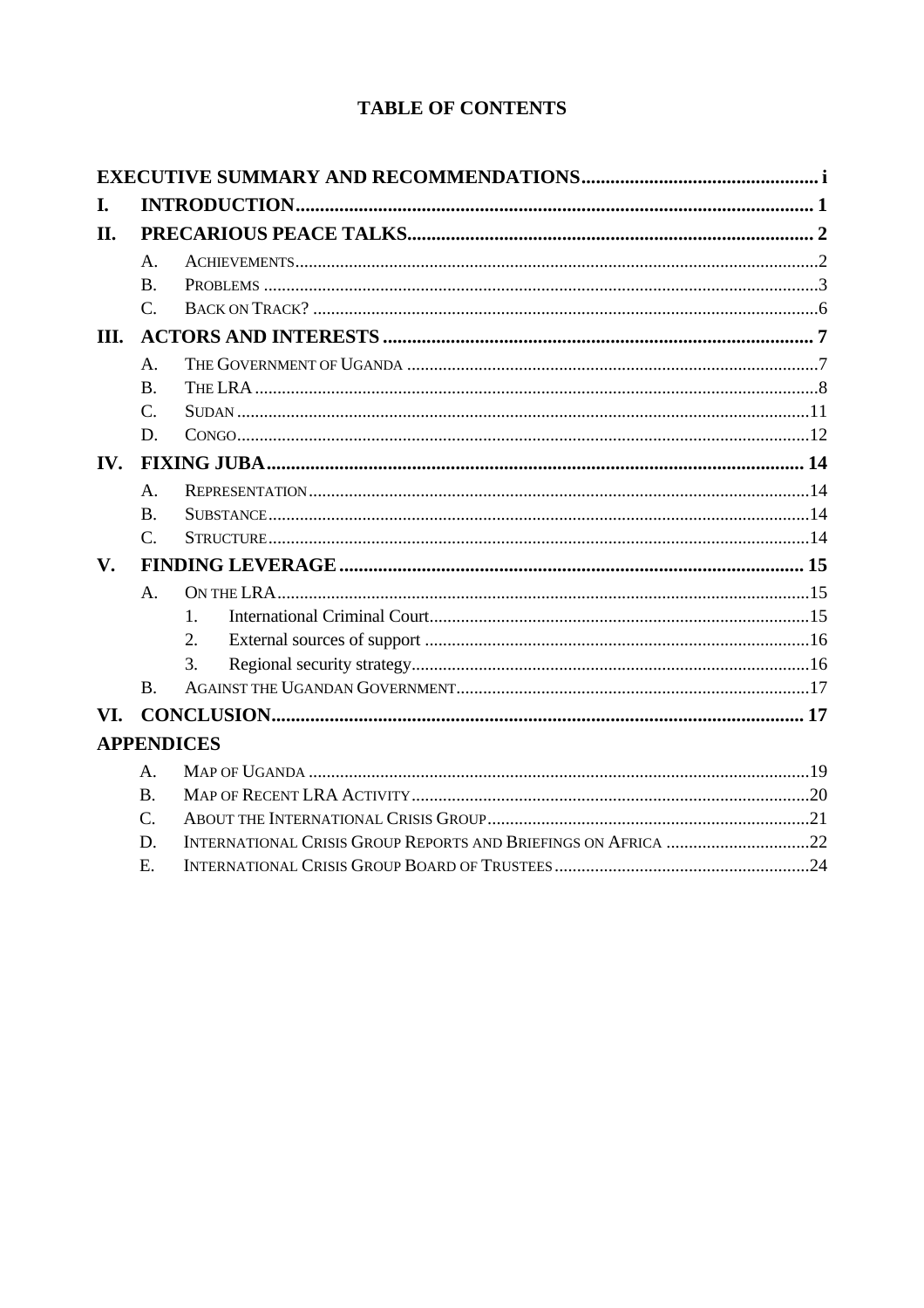Internationa **Crisis Group** 

**Africa Report N°124 26 April 2007**

# **NORTHERN UGANDA: SEIZING THE OPPORTUNITY FOR PEACE**

# **EXECUTIVE SUMMARY AND RECOMMENDATIONS**

With peace negotiations due to restart in the southern Sudanese town of Juba on 26 April, the ten-month-old peace process between the Lord's Resistance Army (LRA) and the Ugandan government still has a chance of ending one of Africa's longest, most brutal conflicts. The present process is more structured and inclusive than previous efforts to end the twenty-year-old conflict, benefits from greater – if still inadequate – external involvement, and has made some significant gains, notably removing most LRA fighters from northern Uganda. And the implementation of the agreement to end Sudan's north-south civil war has reduced both the LRA's and the Ugandan army's room for manoeuvre.

But the favourable political constellation is likely to be fleeting, and to simply resume the process as previously constituted would be a recipe for failure. It is hamstrung by major weaknesses in representation, structure and substance. The LRA delegation, mainly diaspora Acholi detached from the conflict, lacks competency, credibility and cohesiveness. The agenda is being negotiated sequentially, so progress has been thwarted by failure to fully implement the cessation of hostilities agreement and fundamental disagreement over the issue of comprehensive solutions to the conflict. And the Juba negotiations are the wrong forum for tackling the underlying economic, political and social problems of northern Uganda, critical in ending the north-south divide in Uganda and breaking the cycle of conflict that has racked the country since 1986.

The comprehensive peace process that is required should proceed along two tracks. One is Juba, which should concentrate on ending the military conflict and providing a general roadmap for handling the broader grievances that need to be addressed, including accountability for serious crimes. The second track is one to which the government and donors should commit at Juba but then pursue subsequently in a broader, more inclusive forum in Uganda. It will need to empower northern Ugandans, involving, among others, Acholi traditional leaders and civil society, including women and youth, to steer redevelopment, rehabilitation and reconciliation initiatives within their community.

The rebels' temporary withdrawal from the talks on 12 January provided an opening to reshape the mediation efforts, expand external engagement and create a stronger and better institutionalised process. As part of a compromise to bring the LRA back to the table, South Africa, Kenya, Congo, Tanzania and Mozambique agreed to join the talks as observers. The Government of Southern Sudan, whose initiative Juba has been and which has continued to lead it, must now ensure that an effective infrastructure is in place to handle the logistical and technical aspects. In the rigidly hierarchical LRA, Joseph Kony is the key to a peace deal, and efforts to engage him must be enhanced. A respected intermediary, most likely the new UN Special Envoy for LRA-affected areas and former Mozambique president, Joaquim Chissano, should deliver directly to him a security and livelihood package that can be the basis for further discussion. Negotiations should be restructured so that small working groups can pursue all issues in parallel.

Both sides must be persuaded through the use of targeted leverage that peace is their only worthwhile option. The International Criminal Court investigation – although controversial – has increased pressure on the LRA and created an incentive for its indicted leaders to negotiate their safety. It should continue, at least until a just peace with robust accountability mechanisms is in place.

The UN, through a new panel of experts, and host countries should investigate and impose penalties on those in the diaspora who undermine the peace process by giving the LRA financial and material support. Contingency planning on a regional security strategy for use against the LRA if Juba fails should begin now with an initiative for military and political cooperation between Uganda, the Government of Southern Sudan, Congo and the UN missions in Sudan (UNMIS) and Congo (MONUC). Donors, who finance 40 per cent of Uganda's budget, must make clear to the government that they will not support unilateral military action against the LRA in Congo if talks collapse and that funding of northern Uganda's redevelopment is conditional on the active participation of local leaders.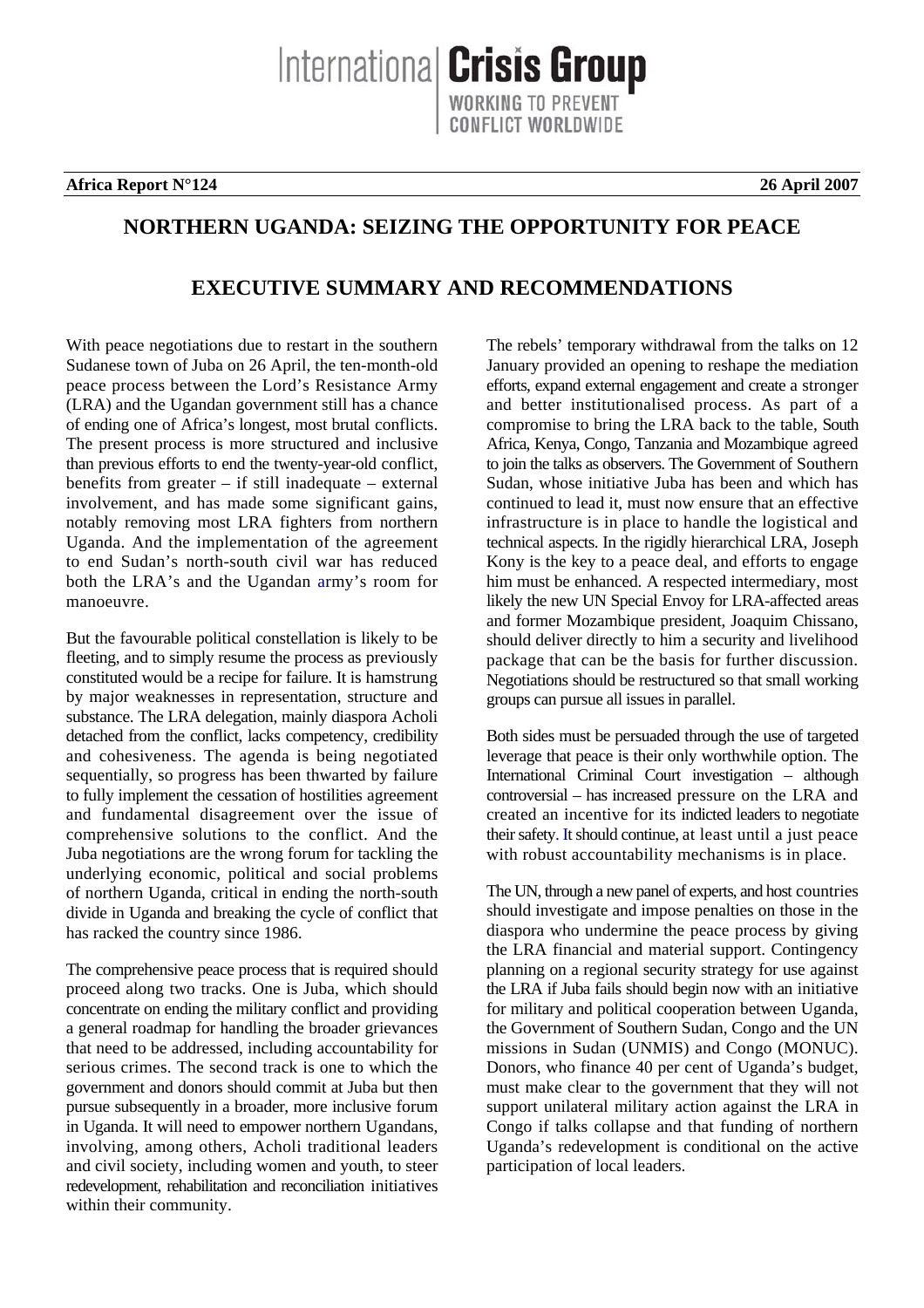### **RECOMMENDATIONS**

#### **To the LRA Leadership:**

- 1. Reinforce the Juba delegation with senior military commanders and decision-makers.
- 2. Respect all terms of the cessation of hostilities agreement, including moving all fighters to the designated assembly areas, and stop all movements towards the Central African Republic (CAR).

#### **To the Government of Uganda:**

- 3. Take advantage to the greatest extent possible of the improved security in the north to develop an effective national land policy, demilitarise security by bringing in police, reestablish rule of law by building courts and improve delivery of essential services to displaced civilians.
- 4. Support establishment of a broader, more inclusive forum in Uganda to shape redevelopment, rehabilitation and reconciliation in the northern region, and help address north-south tensions.

#### **To the Mediation Team:**

- 5. Pursue direct talks with the LRA more vigorously, including by using a respected intermediary to deliver to Joseph Kony a clear security and livelihood package.
- 6. Restructure the negotiations so that working groups can deal with all five points of the agenda in parallel.
- 7. Promote a two-track process:
	- (a) the Juba negotiations to make peace with the LRA, establish a roadmap for dealing with northern Uganda's underlying structural problems, and secure commitments from the government to address those problems and from donors to support the process; and
	- (b) a broad-based, inclusive follow-up forum in Uganda, shaped by key stakeholders, including Acholi traditional leaders, women and youth, to tackle redevelopment, rehabilitation and reconciliation in the conflict-affected areas.
- 8. Start preparing the communities of northern and eastern Uganda to take an active role in the second track on redevelopment, rehabilitation and reconciliation so as to build sustainable peace.

### **To the Government of Sudan:**

9. Do not interfere with the Juba talks and cease all military supply to the LRA, whether in Sudan or the CAR.

### **To the Government of Southern Sudan:**

10. Publicly and privately reassure the LRA that its safety on Sudan's soil is assured as long as it remains committed to the peace process.

### **To UNMIS:**

11. Deploy troops around the assembly areas and seek from the UN Security Council a specific mandate and additional means to support the Juba talks adequately.

#### **To UN Special Envoy Joaquim Chissano:**

12. Establish an office in Juba to coordinate all international engagement in support of the talks and liaise with the U.S. and UK in particular on an initiative to consolidate relations between Uganda, Congo and the Government of Southern Sudan and a joint LRA containment strategy.

#### **To the U.S. and UK Governments:**

- 13. Appoint senior diplomats to work closely with the UN Special Envoy and apply pressure on the Ugandan government to support a two-track strategy as described above and desist from threatening military intervention in Congo.
- 14. Launch, in cooperation with the UN Special Envoy, an initiative for diplomatic and military cooperation between Uganda, the Government of Southern Sudan, Congo, UNMIS and MONUC that involves:
	- (a) commitment to cooperate and exchange information for stabilising the common border areas and to desist from threatening military operations on another's territory;
	- (b) a joint contingency strategy to contain LRA force movements and prevent incursions into Uganda in the event of the Juba talks' failure; and
	- (a) a mechanism for joint monitoring and information exchange on all movements of armed groups in the border areas.
- 15. Provide the necessary military assistance, training and funding to support deployment of Congolese and SPLM troops to contain LRA movements in the rebel-infested areas.

#### **To the UN Security Council:**

16. Establish a panel of experts to investigate the LRA's sources of financial and military support, apply sanctions on its national and international suppliers, and encourage member states to prosecute diaspora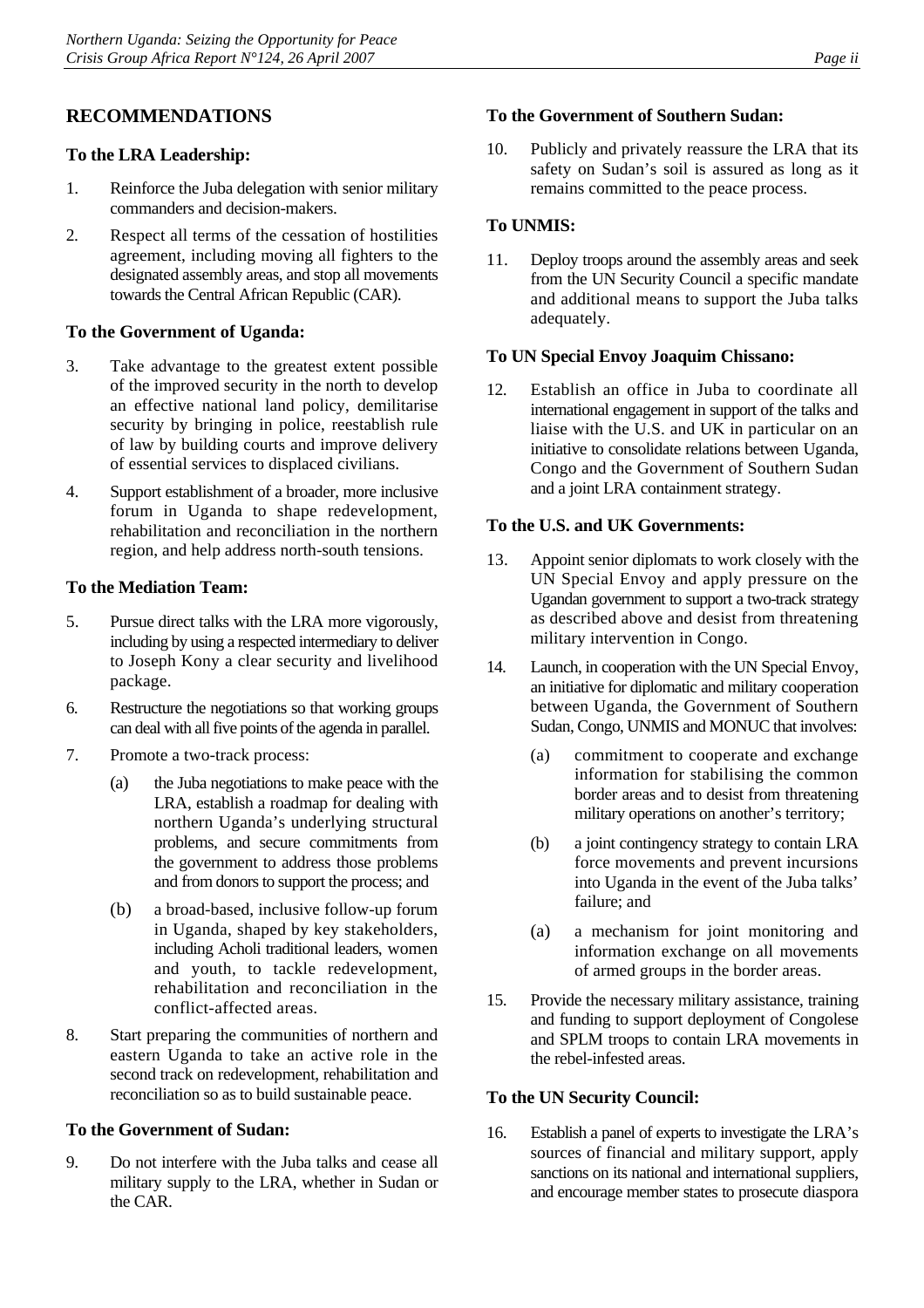Ugandans who raise funds or provide weapons for the LRA from their territory.

17. Urge member states to provide enhanced financial and logistical support to the efforts of the UN Special Envoy and his team.

### **To Donors:**

18. Warn the Ugandan government that any unauthorised, unilateral military intervention beyond its borders will result in strong consequences, such as the suspension of direct budgetary support and other forms of aid, and condition support for the rehabilitation and reconstruction of northern Uganda on the active participation of northerners, including civil society.

### **Kampala/Nairobi/Brussels, 26 April 2007**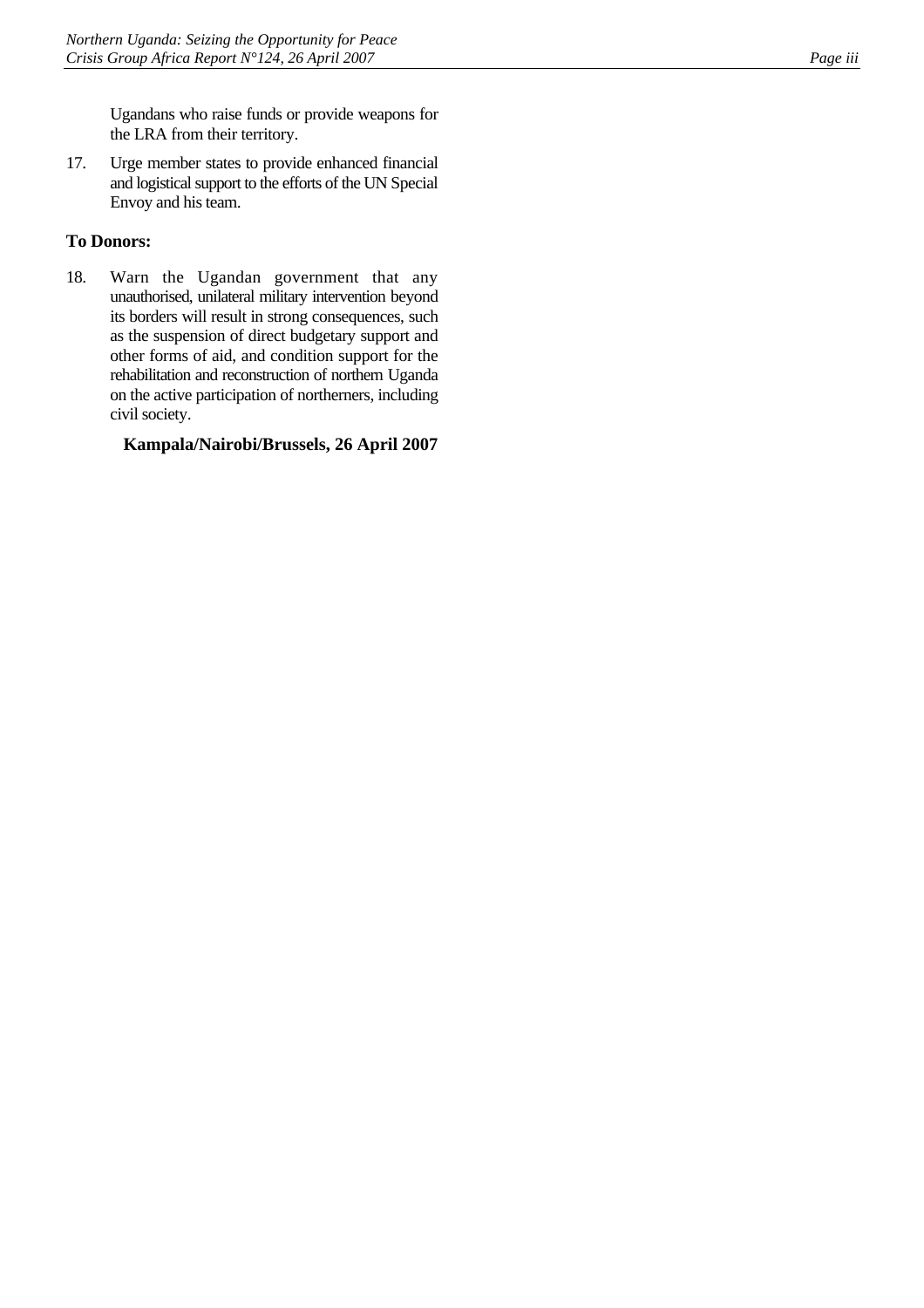International Crisis Group ONFLICT WORLDWIDE

#### **Africa Report N°124 26 April 2007**

## **NORTHERN UGANDA: SEIZING THE OPPORTUNITY FOR PEACE**

### <span id="page-5-0"></span>**I. INTRODUCTION**

For twenty years, northern Uganda has been the scene of a simmering conflict between the government and the insurgent Lord's Resistance Army (LRA). The fighting has largely been in the districts of Gulu, Kitgum and Pader, which are dominated by the Acholi ethnic group. The LRA has its roots in anti-government movements that formed in the north after President Museveni took power in 1986 by overthrowing an Acholi-led military government.<sup>[1](#page-5-1)</sup> Its methods are unambiguously vicious.<sup>[2](#page-5-2)</sup> While it attacks government forces at times, it mostly targets civilians. It has punished those suspected of collaborating with the government or forming self-defence forces by cutting off noses, lips and ears. Typically, rebels attack civilian camps, loot supplies, burn huts, and rape and abduct people. Abduction of children, both boys and girls, to carry loot, sustain combatant numbers and serve as sex slaves became systematic, while mutilations were used to instil fear in the population and create perpetual insecurity.

The results have been devastating for the Teso, Langi and Acholi communities. Approximately 1.4 million people – 90 per cent of the population in the three main waraffected districts – have been uprooted and herded by the government into internally displaced persons (IDP) camps guarded by the army.<sup>3</sup> [S](#page-5-3)qualid conditions in these

<span id="page-5-3"></span><sup>3 "</sup>Health and mortality survey among internally displaced

camps have proven a greater threat than LRA attacks. A 2005 ministry of health survey in conjunction with UN agencies found that up to 1,000 people died there each week from treatable illnesses like malaria and diarrhoea.<sup>4</sup> Crude mortality rates, mortality rates for children under five and malnutrition rates are all above emergency levels in the camps.<sup>5</sup> HIV rates in the north hover near 12 per cent, twice the national average.<sup>[6](#page-5-6)</sup> Over 12 per cent of females aged 30-44 are widows due to war-related causes, twice the national average. [7](#page-5-7) Women have faced widespread sexual and domestic violence within IDP camps, posing a threat to their security and livelihoods.[8](#page-5-8) The government has been unable to end the violence, which has in turn been largely ignored internationally. Northern Uganda has been, in the words of Jan Egeland, former UN Under Secretary-General for Humanitarian Affairs and Emergency Relief Coordinator, "the world's most neglected humanitarian catastrophe".

The International Criminal Court (ICC) prosecutor, Luis Moreno-Ocampo, opened an investigation into the conflict in2004.<sup>9</sup> The ICC unsealed warrants against five LRA commanders on 13 October 2005.<sup>10</sup> These rattled the

<span id="page-5-1"></span><sup>&</sup>lt;sup>1</sup> Remnants retreated to the north, regrouped into the United People's Democratic Army (UPDA) and launched a guerrilla war to thwart the consolidation of President Museveni's power. A young Acholi woman, Alice Auma, claimed to be possessed by spirits and created a populist, messianic Christian spiritual group, the Holy Spirit Movement (HSM). Incorporating some UPDA fighters, it launched a spiritual campaign to cleanse the Acholi and a military campaign to overthrow Museveni. Thousands of Acholi joined the HSM's march toward Kampala. Museveni's response was strong, thousands were killed, and the conflict deepened north/south divisions. Northerners, particularly Acholi, felt victimised by the war and marginalised in the new Uganda. See Crisis Group Africa Report N°77, *Northern Uganda: Understanding and Solving the Conflict*, 14 April 2004.

<span id="page-5-2"></span><sup>&</sup>lt;sup>2</sup> On LRA human rights abuses, see "Stolen Children: Abduction and Recruitment in Northern Uganda", Human Rights Watch, vol. 15, no. 7(A), March 2003, http://hrw.org/reports/2003/ uganda0303/.

persons in Gulu, Kitgum, and Pader districts, northern Uganda", Uganda ministry of health, 1 July 2005, www.who.int/hac/crises /uga/sitreps/Ugandamortsurvey.pdf.

<span id="page-5-4"></span> $4$  Ibid.

<span id="page-5-5"></span><sup>&</sup>lt;sup>5</sup> Ibid; also see "Internally Displaced Camps in Lira and Pader, Northern Uganda: A Baseline Survey", preliminary report, Médecins sans Frontières, November 2004, www.msf.org/msf international/invoke.cfm?component=pressrelease&objected =CD3DA72E-43DE-4DF5-A2BFDA6C49D620F1&method  $=$ full html.

<span id="page-5-6"></span> $^6$  "Health and mortality survey", op. cit., p. 30.<br> $^7$  "Counting the Cost: Twenty Neare of We

<span id="page-5-7"></span><sup>&</sup>lt;sup>7</sup> "Counting the Cost: Twenty Years of War in Northern Uganda", Civil Society Organisations for Peace in Northern Uganda, 30 March 2006, p. 13, www.oxfam.org.uk/what\_we \_do/issues/conflict\_disasters/csopnu\_nuganda.htm.

<span id="page-5-8"></span><sup>8</sup> At least 60 per cent of women in the largest IDP camp in the north, Pabbo Camp in Gulu District, have suffered sexual domestic violence. "Suffering in Silence", UNICEF, June 2005, cited in www.irinnews.org/report.asp?ReportID =47689.

<span id="page-5-9"></span><sup>9</sup> This was the prosecutor's second investigation, begun on 29 July 2004. The first, into the situation in Ituri, Democratic Republic of Congo, commenced on 23 June 2004.

<span id="page-5-10"></span><sup>&</sup>lt;sup>10</sup> Joseph Kony, Vincent Otti, Okot Odhiambo, Dominic Ongwen and Raska Lukwiya. Lukwiya was killed by the Ugandan army in August 2006.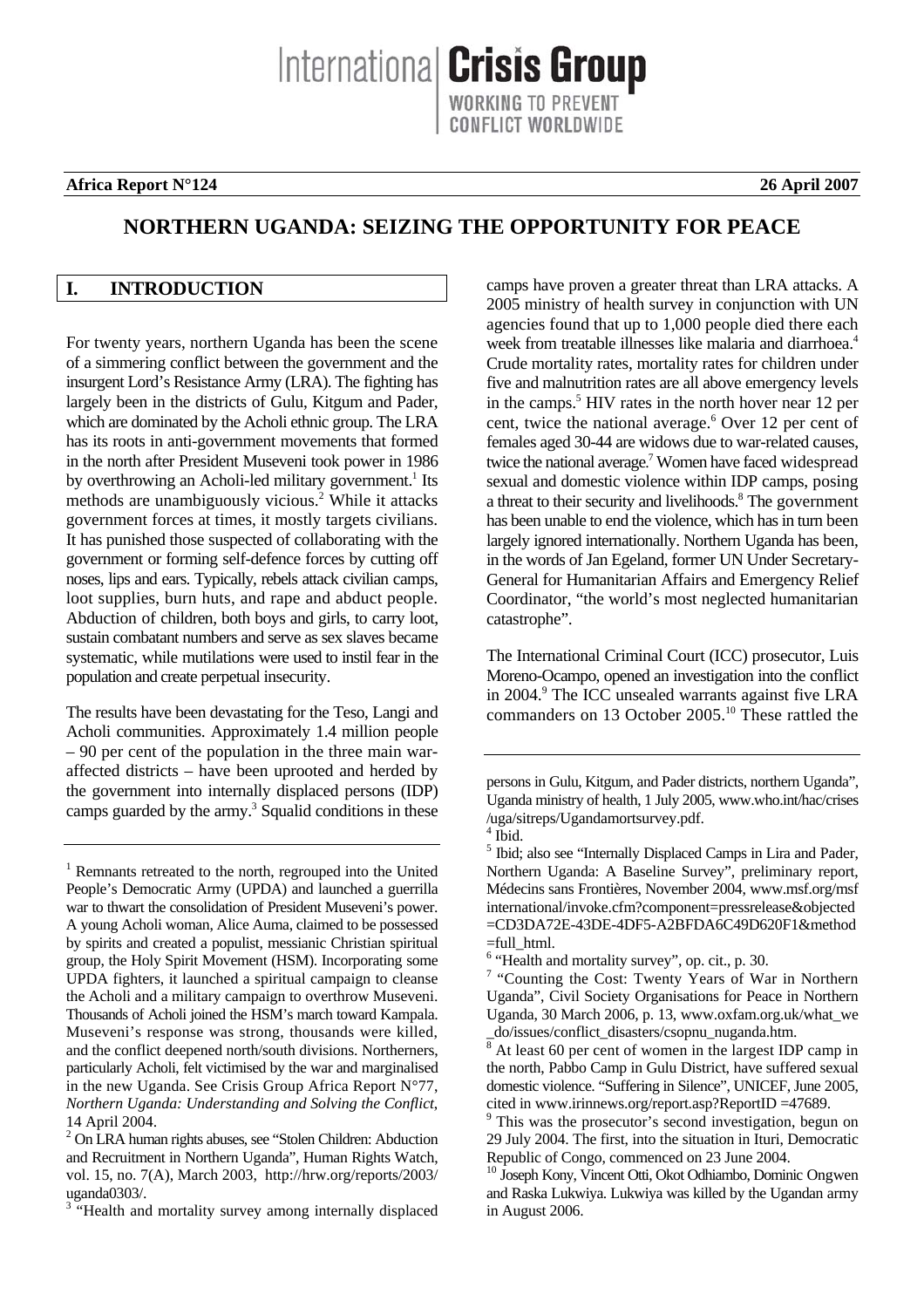affected commanders, giving them an incentive to start talking about a peace agreement that might bring immunity from prosecution, and put pressure on the Sudanese government to cut support for the rebels.<sup>11</sup>

With the LRA and the government apparently about to return to the southern Sudanese town of Juba to negotiate a resumption of the stalled but still promising nearly yearold peace process, a resolution to one of Africa's longest and most brutal conflicts may be within grasp. While the talks must indeed reopen and the 26 August 2006 cessation of hostilities agreement must be restored so as to consolidate security gains that have already improved the lives of warwary northern Ugandans, simply resuming the process as previously constituted would be a recipe for failure. Despite the gains it has made, the Juba peace talks have some of the wrong issues on the table, the wrong LRA negotiators and insufficient leverage to overcome the parties' mutual mistrust and wavering commitment.

This report analyses the progress, the challenges and the positions of the actors in the conflict and recommends a way to remedy the weaknesses in the process.

#### <span id="page-6-0"></span>**II. PRECARIOUS PEACE TALKS**

The Juba peace process has advanced further than any previous initiative and is the best hope for a negotiated resolution to the conflict. The 26 August 2006 cessation of hostilities agreement yielded security dividends in northern Uganda that must be protected. A series of setbacks, culminating in the LRA's announcement on 12 January 2007 that it was withdrawing from negotiations until the venue was shifted and the chief mediator replaced, dimmed hopes but both sides have now committed to renew the cessation of hostilities agreement and restart negotiations.

#### <span id="page-6-1"></span>**A. ACHIEVEMENTS**

The cessation of hostilities agreement was the first bilateral truce between the LRA and the government. The sides agreed to suspend military operations and hostile propaganda. All LRA fighters were to assemble by 19 September at one of two assembly points in South Sudan: Owiny Ki-bul for those in northern Uganda or South Sudan, and Ri-Kwangba for those in Congo. The Southern Sudanese army (SPLA) was to protect the assembly areas and create a monitoring team comprised of two representatives from each side, two senior African Union (AU)- appointed officers and a senior SPLA officer as team leader to track compliance and implementation.

As a result, most LRA fighters left northern Uganda, $^{12}$ enabling some 230,000 of the region's 1.7 million people to leave the government camps.<sup>13</sup> Restrictions on freedom of movement have been eased, so people can move greater distances around the camps, and more land has been opened up for the impoverished people to farm. Roads throughout the conflict area have become accessible into the night. Greater security and mobility have permitted humanitarian workers to travel without army escorts and improved the delivery of aid and services to camps.

Politically, the Juba talks have matured into a credible process. First, there is a structured, formal process with

<span id="page-6-2"></span><sup>11</sup> Crisis Group Africa Briefing N°41, *Peace in Northern Uganda?*, 13 September 2006. For more on the ICC's role, see below.

<span id="page-6-3"></span> $12$  A few stayed but were ordered by Kony and Otti not to attack civilians. Crisis Group interviews, Kampala, February 2007.

<span id="page-6-4"></span><sup>&</sup>lt;sup>13</sup> Few, however, have actually gone home. Those in Acholiland, where displacement began in 1996, have mostly only been allowed to move to satellite camps whose conditions are often no improvement. IDPs have only gone home in Lango and Teso, where displacement began in 2003. The government has been sending mixed messages, for example telling everyone they had to leave by 31 December 2006, and has been slow to give resettlement packages to those who have moved to satellite camps.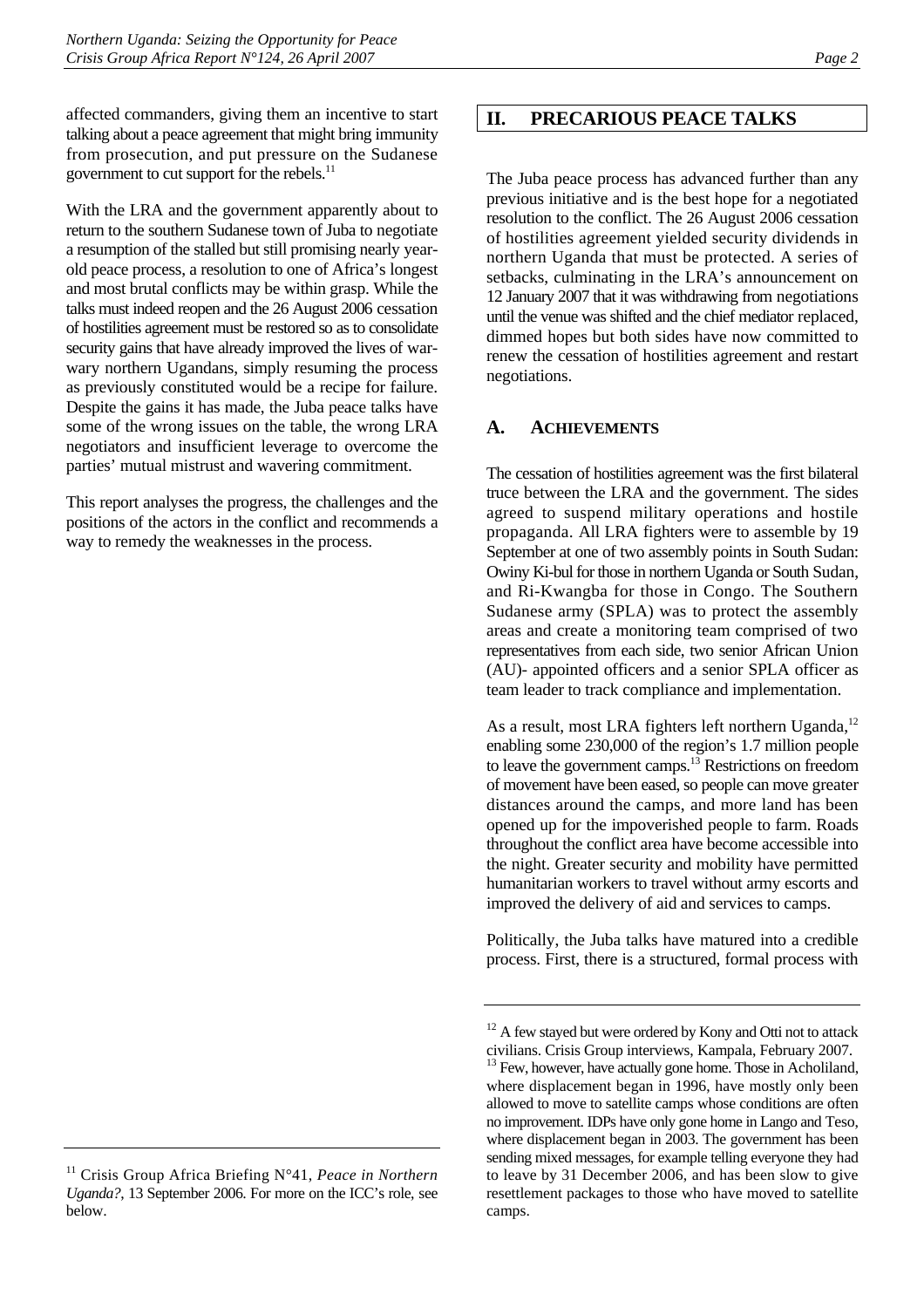a clear negotiating agenda and a defined mediation framework steered by the Government of Southern Sudan. Early on the parties agreed to a five-point agenda: (1) cessation of hostilities; (2) comprehensive solutions to the conflict; (3) reconciliation and accountability; (4) formal ceasefire; and (5) disarmament, demobilisation and reintegration (DDR). While a comprehensive solution to the conflict at Juba is highly problematic given the LRA's lack of political legitimacy, it is significant that the government has acknowledged sustainable peace in the north requires addressing not only the military threat posed by the rebels but also the structural causes and consequences of the conflict.

Secondly, the peace process has eroded the reclusive LRA leadership's self-imposed seclusion, opening direct communication channels that have helped to maintain momentum and create opportunity for alternate track negotiations. Acholi leaders and civil society have been at the forefront of efforts to bring the LRA in from the bush. The first confidence-building meeting took place at the end of July 2006, when a large delegation of Acholi representatives from northern Uganda and southern Sudan met the LRA leadership along the Congo/Sudan border. In the wake of these meetings the LRA declared a unilateral cessation of hostilities on 4 August that helped pave the way for the bilateral agreement. On 14 November, Gulu Local Council Chairman Norbert Mao and Gulu Resident District Commissioner (RDC) Walter Ochora led a delegation to meet the LRA leader, Joseph Kony, and his deputy, Vincent Otti, near Ri-Kwangba[.14 O](#page-7-1)n 9 December, they headed a government-facilitated trip to reunite Kony with his mother after twenty years of separation.

Besides promoting trust and good will, these meetings spurred high-level conversations between the LRA leadership and the government. Otti and Dr Ruhukhana Rugunda, the government's chief mediator and internal affairs minister, have had numerous phone conversations. During the 9 December visit, Ochora briefed President Museveni over the telephone, after which the president spoke with Otti for 30 minutes.<sup>15</sup> Subsequently, Museveni set up three phones lines for Kony and Otti. Kony and the president have spoken several times as a result.<sup>16</sup>

Thirdly, although ultimately insufficient to this point, the talks have been bolstered by more sub-regional, regional and wider international engagement than previous initiatives. While attempts by the former Ugandan minister, Betty Bigombe, in 2004-2005, for example, helped lay the foundation for the current initiative, her efforts were doomed by indifferent external support.<sup>17</sup> The Juba process has been initiated, hosted and brokered by the Government of Southern Sudan and several regional countries have now promised to join the talks as observers and guarantors of a deal in order to bring the LRA back to the negotiating table.

International support for new peace talks with the brutal LRA after so many failures was initially tepid but has warmed. In addition to sending technical and political observers to Juba, the UN Office for the Coordination of Humanitarian Affairs created a \$4.8 million support fund on 5 October 2006[.18 F](#page-7-5)ormer Under Secretary-General for Humanitarian Affairs Egeland travelled to the Sudan/Congo border on 12 November to meet Kony in a failed bid to get the rebels to release captive women and children. The Security Council issued a statement in support of the talks on 16 November,<sup>19</sup> and Secretary-General, Kofi Annan, appointed the former president of Mozambique, Joaquim Chissano, to serve as Special Envoy for LRAaffected areas.<sup>20</sup> The slow but steady increase of external support reflects recognition that the LRA poses a crossborder security threat, and peace in northern Uganda would have broad security and economic benefits.

### <span id="page-7-0"></span>**B. PROBLEMS**

Although the cessation of hostilities agreement was renewed on 1 November and 16 December, it was plagued by documented violations from both sides and expired on 28 February 2007 without being fully implemented. The LRA repeatedly failed to assemble at either Owiny Ki-Bul or Ri-Kwangba.<sup>21</sup> 45 fighters briefly entered Owiny Kibul on 14 September to collect food but quickly left. Fearing landmines and an attack by the Ugandan army, most rebels remained hidden. On 27 September Ugandan army soldiers approached Owiny Ki-bul in violation of the agreement while guarding a convoy of journalists and diplomats.<sup>22</sup> As the troops advanced, the LRA scattered.

<span id="page-7-1"></span><sup>&</sup>lt;sup>14</sup> The Local Councillor Chairman is the popularly elected political head of a district. The RDC is the national government's appointed political representative in a district.

<span id="page-7-2"></span><sup>&</sup>lt;sup>15</sup> "President Museveni talks to LRA leader Otti, while Kony hails govt", *Daily Monitor*, 11 December 2006.<br><sup>16</sup> Crisis Group interviews, February 2007.

<span id="page-7-3"></span>

<span id="page-7-4"></span> $17$  Donors would not create a peace secretariat to support the initiative, leaving Bigombe largely on her own.

<span id="page-7-5"></span><sup>&</sup>lt;sup>18</sup> See "United Nations Launches Juba Initiative Fund to Aid Peace in Northern Uganda", UN press release AFR/1439. Canada, the UK, Sweden, the Netherlands and Norway are among the contributors.

<span id="page-7-6"></span><sup>&</sup>lt;sup>19</sup> United Nations Security Council S/PRST/2006/45.

<span id="page-7-7"></span><sup>&</sup>lt;sup>20</sup> United Nations Security Council S/2006/930.<br><sup>21</sup> A report by the monitoring team in Dec

<span id="page-7-8"></span><sup>21</sup> A report by the monitoring team in December 2006 concluded that LRA failure to assemble at Ri-Kwangba was not a violation of the agreement because the Government of Southern Sudan did not provide the required water supplies.

<span id="page-7-9"></span><sup>&</sup>lt;sup>22</sup> The Ugandan army has been in southern Sudan since March 2002, when it signed a memorandum of understanding with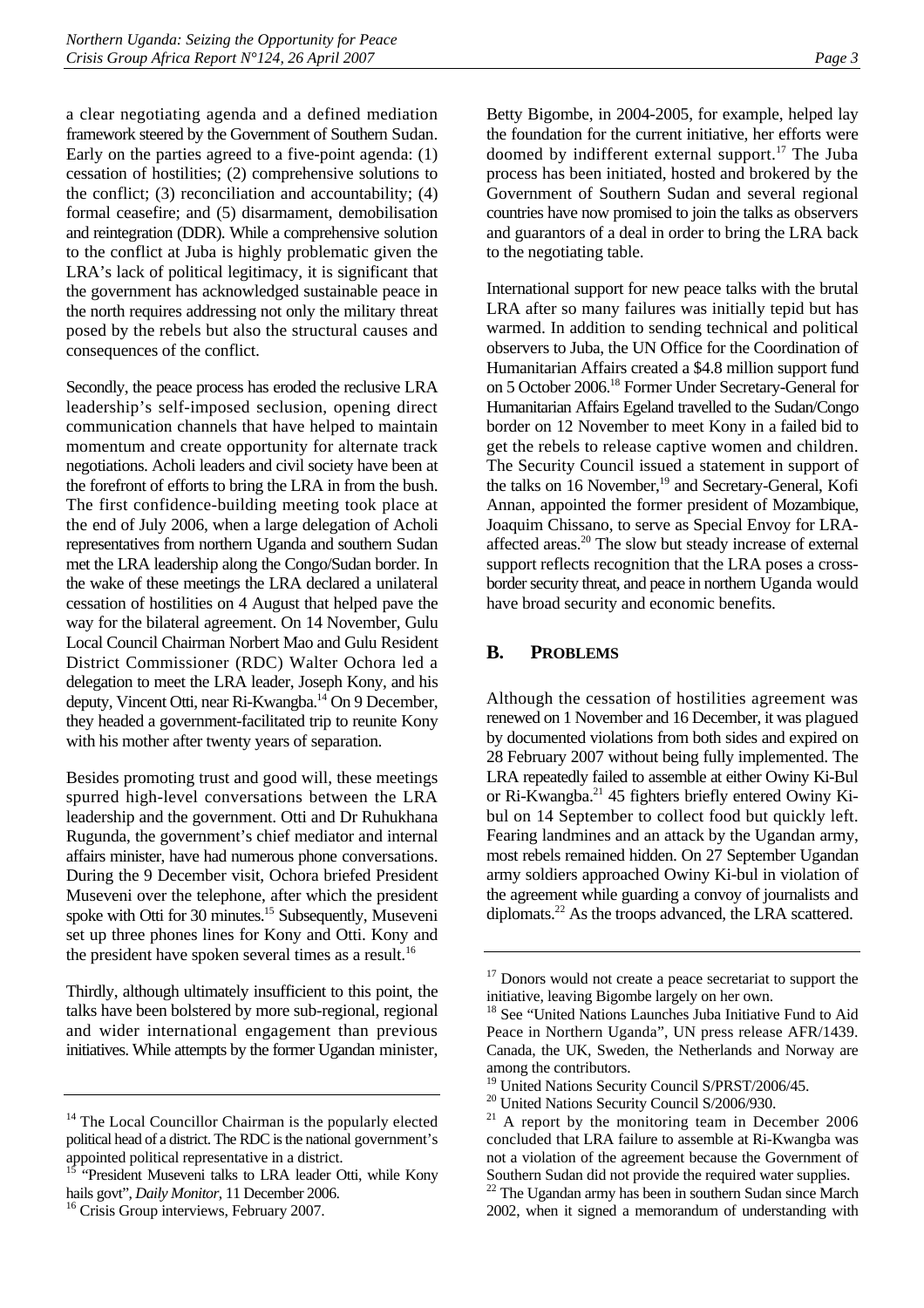As discussed below, small clashes broke out in mid-October as the rebels attempted to cross the Nile to rejoin their leaders near Garamba National Park in Congo. The army and LRA fought again on 29 November between Magiri, Nisitu and Ngangala, near Juba, and on 30 November in the area of Liria, when an army helicopter dropped a bomb near Opari, close to Owiny Ki-bul.

Feeble monitoring and protection mechanisms have been the cessation of hostilities agreement's great flaw. The Southern Sudanese army was responsible for guarding the assembly areas but did not deploy enough troops.<sup>23</sup> No AU officials joined the monitoring team. Moreover, the challenge of monitoring two assembly zones spread across a vast and volatile landscape with poor infrastructure was too much for the small team. It never formally visited the Ri-Kwangba assembly area and did not release its first report until three weeks after the 19 September deadline for implementation expired, creating an information vacuum that froze the peace process while the parties traded accusations and gunfire.

A 1 November addendum to the agreement made matters worse by expanding the monitors' area of responsibility but not their capacity. In an effort to increase its willingness to comply by allowing its forces to spread out and be less exposed to attack, the LRA was given large "areas" in which to assemble, not particular "points" as in the first agreement.<sup>24</sup> The Ugandan army was required to stay out of a 15km radius around each assembly area and gave the Southern Sudanese army responsibility for security east of the Juba-Nimule road.<sup>25</sup>

Members of the AU or "another similar international organisation" were no longer required but only requested to supplement the monitoring team. In an attempt to help, Egeland announced on 15 November, during a Juba visit, that the UN would make helicopters available from its Sudan mission (UNMIS) to transport monitors to the assembly areas and would provide a few civilian observers, The result has been a combustible security situation and stalled negotiations. With the LRA, the Ugandan, Southern Sudanese and Khartoum armies, and Khartoum-backed spoilers such as the Equatoria Defence Forces mingling in dangerous proximity in Eastern Equatoria, there has been spate of attacks on civilians. On 18 October 2006, roughly 40 were killed in ambushes within a 30km radius around Juba. Although the LRA was initially blamed, the SPLA subsequently arrested seventeen persons alleged to be operating under Khartoum's orders.<sup>27</sup> On 12 December, two days before talks were set to resume, three trucks driven by Ugandan businessmen were ambushed on the Juba-Nimula road, the commercial artery that links Uganda to Juba.<sup>28</sup> Four civilians died. On 2 and 4 January, thirteen were killed in two separate ambushes along the same road.

One UNMIS peacekeeper was killed and two wounded in an ambush near Magwi on 26 January. Responsibility for these attacks is unclear. Khartoum-backed militias eager to disrupt economic activity, undermine the peace talks and destabilise southern Sudan remain a likely candidate. But the LRA cannot be discounted, and it seems likely at the least that roving bands of hungry rebels have been attacking and looting villages in Eastern Equatoria[.29](#page-8-6)

Fighters near Owiny Ki-bul dispersed after the Ugandan army approached on 27 September. Those in Eastern Equatoria, who constitute many of the movement's core fighters and several of its top commanders, including ICCindicted Dominic Ongwen, tried to take advantage of the

Khartoum as part of Operation Iron Fist, a campaign designed to destroy the LRA's safe havens and supply lines. In November 2006, Sudan's National Assembly voted not to extend the agreement, which expired on 31 December, but the army remains. 23 At Owiny Ki-bul, the SPLA apparently deployed only 23

<span id="page-8-0"></span>soldiers. Crisis Group interviews, Juba, October 2006.

<span id="page-8-1"></span><sup>&</sup>lt;sup>24</sup> The LRA are to assemble within a 15km radius of Owiny Kibul's administrative headquarters and 10km of Ri-Kwangba's.

<span id="page-8-2"></span><sup>&</sup>lt;sup>25</sup> The implications of the last provision were not made clear. The LRA argued that the Ugandan army should redeploy west of the road but it refused. Instead, as a confidence-building measure, it withdrew from bases at Magwi, Palutaka and Tibika that ringed Owiny Ki-bul and were its main command and communications points in southern Sudan.

<span id="page-8-3"></span><sup>&</sup>lt;sup>26</sup> For example, monitors and mediators were given lowest priority access to the UN helicopters.

<span id="page-8-4"></span>They were apparently former Sudanese Armed Forces (SAF) who had not been integrated into Joint Integrated Units and had refused to go north when the SAF redeployed in May 2006. However, attacks continued, and reports suggest South Sudan President Salva Kiir released the arrested in December after concluding they were not involved in the attacks The subsequent attacks have been blamed on SAF-backed militias, most likely the Equatoria Defence Forces (EDF). Prior to the start of talks, attacks against civilians around Juba were first blamed on the LRA but appear to have been by local militias, perhaps the EDF on Khartoum's orders. Who in fact is responsible for these attacks, and whether one group or several, ultimately remains unclear.

<span id="page-8-5"></span><sup>28 &</sup>quot;Uganda traders killed in Juba", *Daily Monitor*, 16 December 2006.

<span id="page-8-6"></span><sup>&</sup>lt;sup>29</sup> In early March 2006, the governors of the Western, Central and Eastern Equatoria provinces met in Torit to discuss the LRA. They issued a statement that the LRA would no longer be tolerated in Sudan and should be forced out. The governors, particularly in Eastern Equatoria, have begun to raise local militia, especially in the Magwi area, to ward off possible LRA attacks.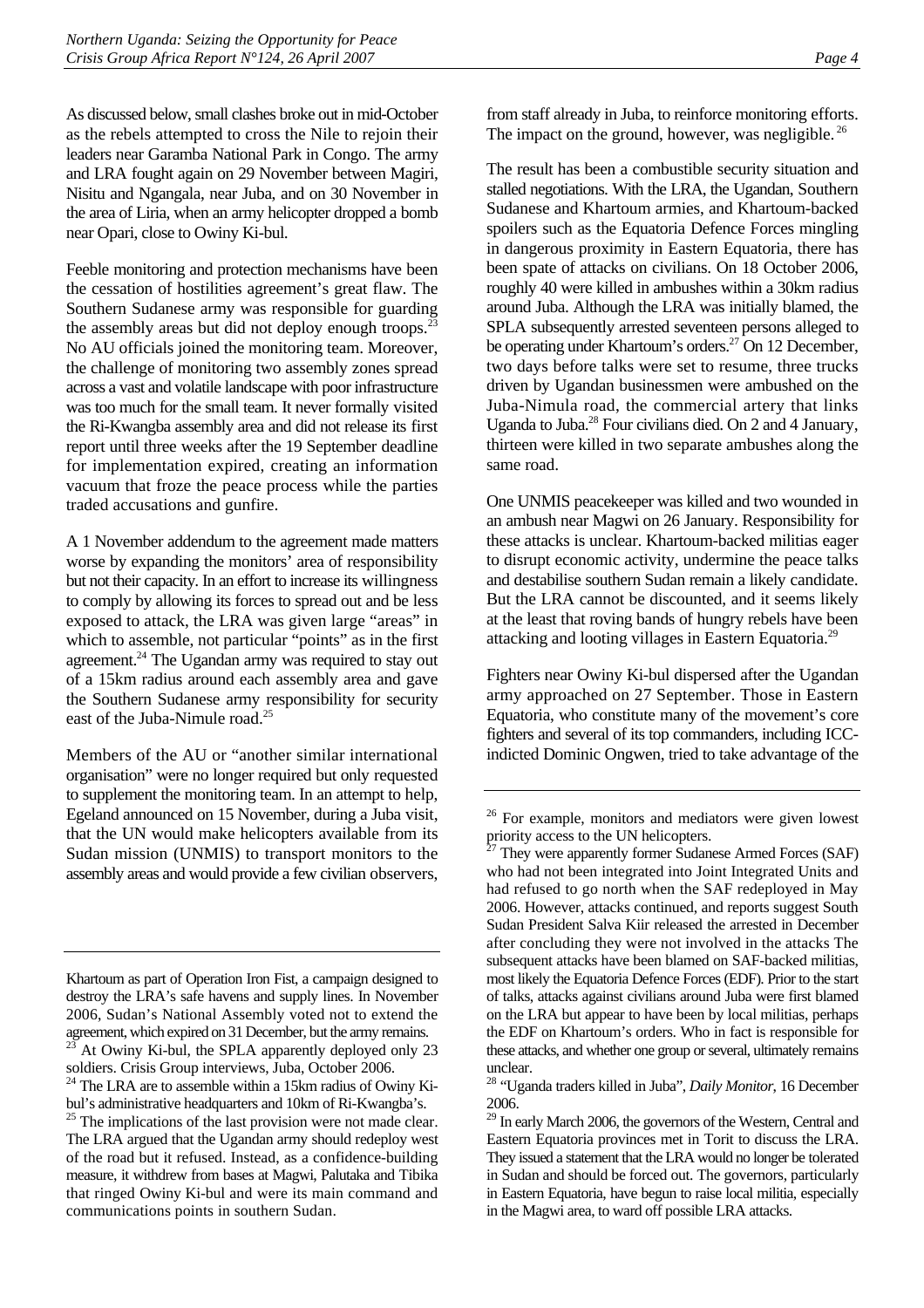situation to cross the Nile and regroup with the main rebel contingent. When the army blocked them, they attacked civilians for food and clashed with Dinka cattle herders about 15km south of Juba on 15 October. The next day, the army went on the offensive and clashed with the same LRA group near Ngangala. SPLA forces blocked the army's attempt to engage another LRA column in the vicinity of Kagwaada, resulting in a tense standoff. Ongwen, accompanied by 50 fighters, was finally able to cross the Nile north of Juba in the beginning of January 2007. Another commander, Ceasar Accellum, soon followed. There have also been credible reports of SPLA-LRA clashes in Western Equatoria.

Despite the expiration of the cessation of hostilities agreement, both sides publicly pledged to adhere to its principles and refrain from offensive operation. Although the security situation in southern Sudan has deteriorated, an uneasy calm is holding in northern Uganda; the Ugandan army has deployed along the border with Sudan and prevented significant LRA infiltration[.30](#page-9-0)

From September 2006 until December, talks were bogged down in a self-perpetuating pattern of renewed cessation of hostilities agreements, pauses for implementation and missed assembly deadlines. The parties disagreed on the scope of the agenda and substantially diverged on the substance of issues. The early decision to adopt a sequential approach to the agenda rather than pursue its items in parallel meant that the inability to implement the cessation of hostilities agreement blocked the entire process.

After the cessation of hostilities was reaffirmed on 14 December, the parties moved on to the second agenda point, comprehensive solutions to the conflict. The LRA delegation made broad political and economic demands, including: a commission to be formed in consultation with the LRA and financed by a trust fund independent of the government to oversee reconstruction and rehabilitation in northern and eastern Uganda; a referendum on federalism two years after signature of a peace deal; compensation for cattle alleged to have been stolen by the government and Karamojong rustlers; land reform; and creation of a new national army reflective of Uganda's ethnic diversity. Insisting that the LRA was not a credible representative and Juba not an appropriate forum for such issues, the government balked, and the parties recessed for Christmas without bridging their differences.

The third agenda point, reconciliation and accountability, has been equally difficult. The 14 November and 9 December confidence-building meetings included Ugandan lawyers who briefed the indicted LRA commanders on the ICC investigation and the need for a strong accountability mechanism in any peace agreement. Among the options proposed was a formal legal proceeding in Uganda in which the LRA would accept responsibility for atrocities and an array of punishments short of incarceration. Examples were a bar on its leaders holding political positions for ten years; banishment from Acholiland for five years; confinement to a small area for a period; bar to army service or work with children; and compulsory cooperation with a truth and reconciliation committee.

The indicted commanders were also told they might be held civilly liable to compensate victims. According to an observer, Kony and Otti appeared to understand the accountability issue could not be easily sidestepped but were cool to the specific proposals.<sup>31</sup> Otti told Crisis Group he rejects the version of *mato oput*, the Acholi reconciliation ceremony, being discussed as an alternative, because, he said, it was not the traditional version.<sup>32</sup> He also insisted that President Museveni likewise submit to any accountability mechanism.

On 12 January 2007, three days before talks were to resume, the LRA announced it was withdrawing until Dr Riek Machar, vice-president of the Government of Southern Sudan, was replaced as chief mediator and the venue shifted from Juba. Citing an 8 January speech in Khartoum in which President Bashir pledged to force the LRA out of Sudan, the LRA said Juba was no longer safe.<sup>33</sup> It accused Machar of a disdainful, bullying approach to its delegation, resulting in one-sided pressure for capitulation,<sup>34</sup> and argued that long friendship between the Ugandan government and the SPLA created a hostile environment for the LRA.

In fact the LRA delegation was shopping for a new venue before Bashir's speech.<sup>35</sup> Unwilling to risk assembly as

<span id="page-9-0"></span><sup>&</sup>lt;sup>30</sup> The last major LRA commander in Eastern Equatoria, Col. Kweyelo Latoni, is apparently under orders not to re-enter Uganda.

<span id="page-9-1"></span><sup>&</sup>lt;sup>31</sup> Crisis Group interview, Gulu, February 2007.

<span id="page-9-2"></span><sup>32</sup> Otti told Crisis Group: "*Mato oput* would not be a good thing. When the paramount chief came to us we asked him about the *mato oput* and tried to correct him but he is very young…and he doesn't know anything…. I know very well what is *mato oput*, even more than the paramount chief and the other chiefs. What they are doing is very wrong". Crisis Group interview, Vincent Otti, November 2006. For more on *mato oput*, see Crisis Group Briefing, *Peace in Northern Uganda?*, op. cit., p. 16.<br><sup>33</sup> Bashir stated: "We believe now that the only solution for the

<span id="page-9-3"></span>LRA problem is the military action. We must either expel them or exterminate them". The full speech is at www.smc.sd/ en/artopic.asp?artID=23385&aCK=EH.

<span id="page-9-4"></span><sup>&</sup>lt;sup>34</sup> The LRA delegation claims Machar has used SPLA soldiers to harass and intimidate them and say they have been held as virtual hostages in Juba.

<span id="page-9-5"></span><sup>&</sup>lt;sup>35</sup> According to an observer close to the talks, during the Christmas recess the LRA delegation visited 33 embassies in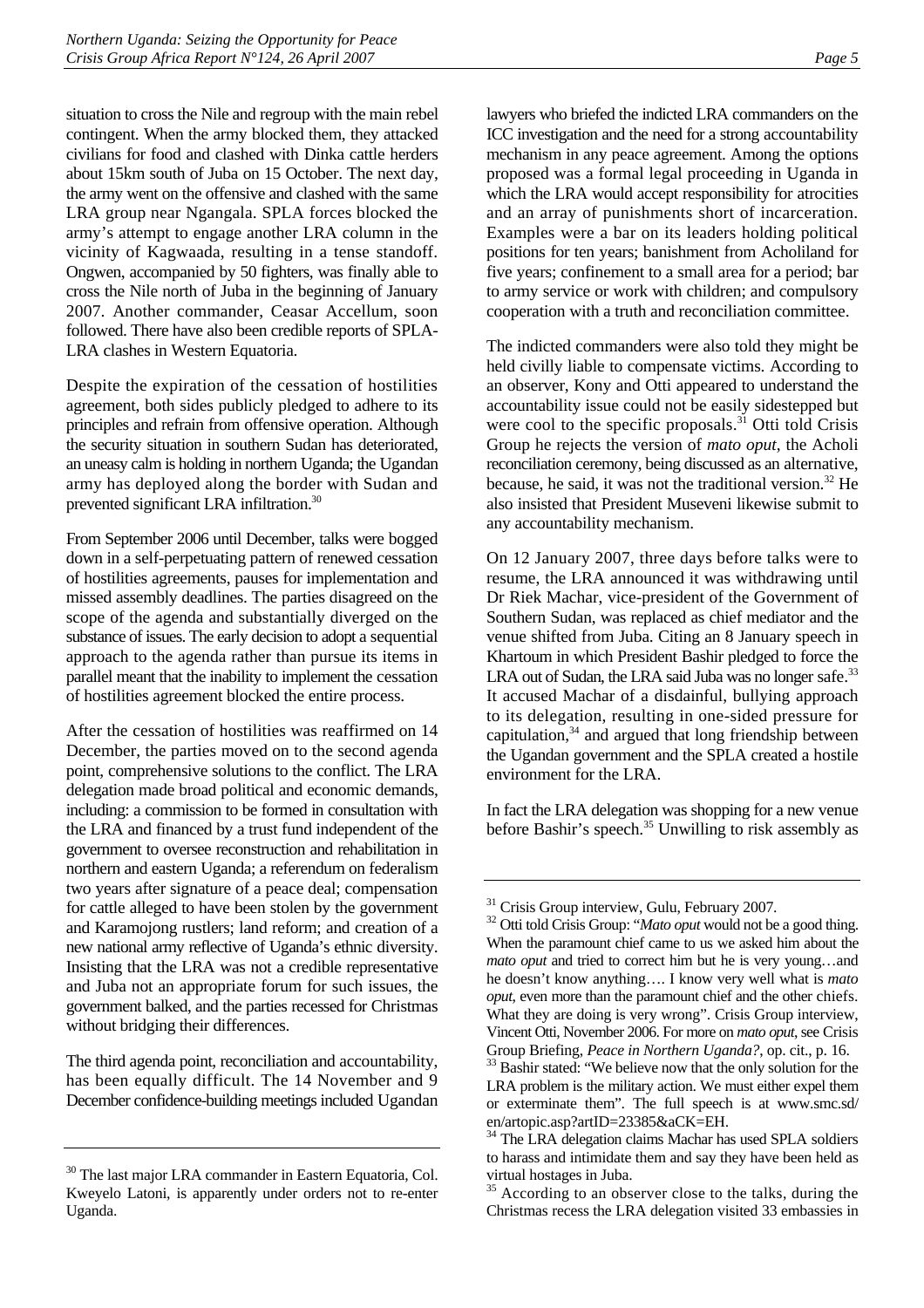called for by the cessation of hostilities agreement and powerless to advance negotiations over comprehensive solutions, it opted for delay in order to see if a new venue and new mediator might improve its prospects. Its main hope was to level the playing field somewhat by finding a foreign mediator willing to compensate for its own bargaining weakness by pushing President Museveni to make compromises.

The LRA was probably also motivated by a perception it could exploit the absence of a unified international approach. LRA delegates told Crisis Group that Kenya and some other countries had given clear indications they were prepared to take over the talks.<sup>36</sup> Western diplomats confirmed that some embassies in Nairobi were sympathetic to the LRA's grievances and fostered its belief that a change of venue was possible.[37 I](#page-10-2)n fact, however, the LRA's call to change venue and mediator received little support. Kenya ultimately declined to take over the mediation, as did South Africa. Fifteen embassies, including that of the U.S., issued statements urging the LRA to return to Juba.

The LRA tactic did highlight a weakness in the mediation process, which has never been effectively institutionalised. On paper, the Government of Southern Sudan has created a team responsible for negotiations and a peace secretariat to handle logistics and administration. But Machar runs the show, so his mistakes – more from inexperience as a mediator than bias – have consequences. He has leaned harder on the LRA, and some of his tactics have been illadvised, such as abandoning the rebel delegation along the Congo/Sudan border in August 2006 after it failed to secure Otti's participation. He brought in an array of NGOs and outside advisers to assist the process but the influx created confusion and suspicion since roles were not clearly identified[.38](#page-10-3)

The episode also raised questions about the LRA's commitment to the peace process. It has pulled out – temporarily – several times previously.<sup>39</sup> While the government is pushing for a quick deal, Otti told Crisis Group the talks could last four or five years.<sup>40</sup> Concerns that the military leaders are primarily interested in a breathing space that will permit them to rebuild their forces are fed by the reliance on a delegation from the Acholi diaspora that is disconnected from fighters in the bush.

### <span id="page-10-0"></span>**C. BACK ON TRACK?**

Despite the LRA's repeated denial that it would return to Juba, the efforts of UN Special Envoy Chissano paved the way for just that, as well as renewal of the cessation of hostilities agreement. He met with Kony along the Congo/Sudan border on 1 and 10 March to search for a compromise. Rugunda, the government negotiator, accompanied him on the second visit and talked face-toface with Kony for the first time. Acholi leaders, meeting in Juba at the beginning of the month, called for the talks to resume and proposed reforms to strengthen the peace process. The Dutch NGO Pax Christi brokered a weeklong meeting ending on 11 April in Mombasa (Kenya) between the LRA delegation and a government delegation led by General Salim Saleh, President Museveni's brother, which was followed by a two-day session at Ri-Kwangba attended by Chissano, Rugunda, Kony and Otti.

The result was that the parties extended the cessation of hostilities agreement on 14 April through June and agreed the LRA would have six weeks to assemble at Ri-Kwangba. The Owiny Ki-bul assembly area has been dropped, and all LRA in Eastern Equatoria are to be transported by the Government of Southern Sudan across the Nile to Ri-Kwangba. While this moves the LRA further from northern Uganda and reduces the immediate threat to civilians, it also gives the rebels an opportunity to regroup in a single location and potentially strengthen their military posture. To alleviate Ugandan government concerns on this score, eight AU monitors from Kenya, South Africa, Tanzania and Mozambique are to join the monitoring team full-time at Ri-Kwangba.

The sides also agreed to resume formal talks in Juba on 26 April. Representatives from Kenya, Tanzania, Mozambique, South Africa and Congo are expected to reinforce these as observers, thus broadening involvement in a process that has been overly dependent on Machar. Another positive development is the government decision to include Amongin Aporu, former state minister for disaster preparedness, on its delegation to help address gender interests, including special difficulties in reintegrating young LRA women into civilian life.

Nairobi in search of a new host for the talks. Crisis Group interview, Nairobi, January 2007.

<span id="page-10-1"></span><sup>36</sup> Crisis Group interview, Nairobi, February 2007

<span id="page-10-2"></span><sup>&</sup>lt;sup>37</sup> Crisis Group interview, Kampala, February 2007.

<span id="page-10-3"></span><sup>&</sup>lt;sup>38</sup> Observers close to the talks have claimed that some NGOs, angry at not being reimbursed for expenses, encouraged the LRA to venue shop and paid bills for it in Nairobi. Crisis Group interview, Nairobi, February 2007.

<span id="page-10-4"></span><sup>&</sup>lt;sup>39</sup> The LRA delegation walked out on 9 August 2006 to protest the government's refusal to reciprocate the unilateral cessation of hostilities Otti announced on 4 August. Claiming the army killed three fighters travelling towards Owiny Ki-bul, it also suspended participation on 29 November, two days before a deadline for fighters to assemble under the cessation of hostilities agreement.

<span id="page-10-5"></span><sup>&</sup>lt;sup>40</sup> Crisis Group interview, Vincent Otti, November 2006.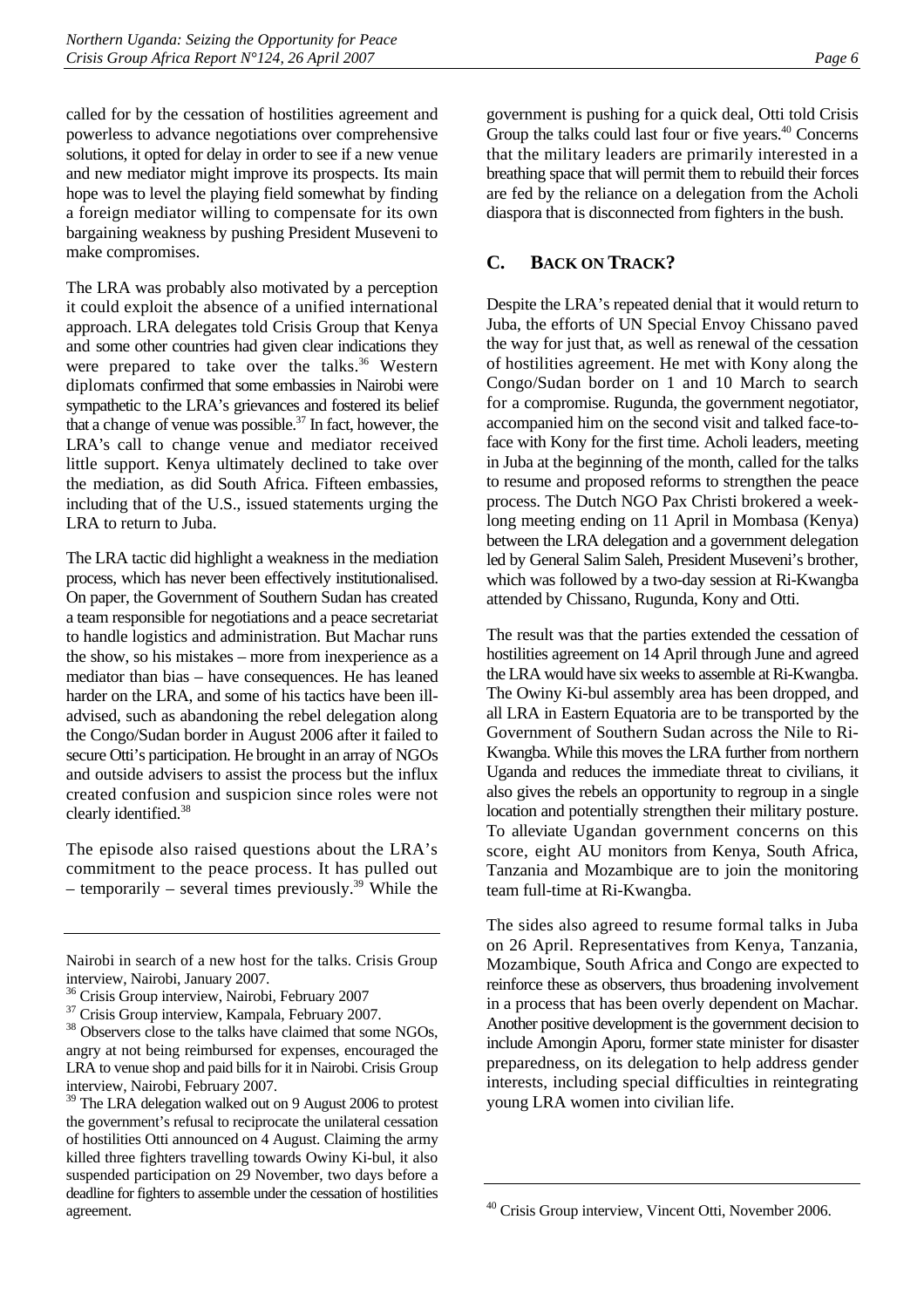#### <span id="page-11-0"></span>**III. ACTORS AND INTERESTS**

#### <span id="page-11-1"></span>**A. THE GOVERNMENT OF UGANDA**

After indifferently pursuing or undermining peace initiatives in order to seek military victory and prolonging the conflict for political advantage, $41$  the government has finally committed to high-level, sustained involvement at Juba. Following initial delay and debate about whether to go, it appointed a credible, competent, senior delegation that has stayed at the table. As confidence-building gestures, it facilitated trips to the LRA's jungle base in Congo and granted Kony's request to meet with his mother. It has given the LRA money for satellite communications, talked directly with the rebel leadership and worked at maintaining the cessation of hostilities agreement.

The government has sought to limit the agenda and focus narrowly on addressing the LRA leadership's security and livelihood concerns. While some, like chief negotiator Rugunda, believe a limited deal with Kony is possible, the slow and uneven progress and concerns about the LRA's commitment have reinforced the pessimism of others. "I've come to conclude that these are peace jokes, not peace talks", a prominent northern Ugandan politician said.<sup>42</sup> "I have strong doubts that Kony can be convinced to come out", an army commander told Crisis Group, "I think this fellow is beyond redemption and there is only a military solution to the problem".<sup>43</sup>

Consequently, the government has simultaneously threatened and negotiated. President Museveni did not ask for or expect the southern Sudanese peace initiative and had made clear in the past his preference for a military solution.<sup>44</sup> However, with the SPLM eager to establish its authority in southern Sudan and get Ugandan forces – government and rebel alike – out, his room for military action was diminished, and commitment to the talks became necessary to preserve ties with the new Government of Southern Sudan.

Threats to intervene in Congo, however, continued. Chief of Defence Forces General Aronda Nyakirima said in August 2006 that "if they [LRA] make the mistake of not taking advantage of the peace talks, Uganda will go to

[Congo] with or without the government's authority".<sup>45</sup> This rhetoric has been backed by attempts to build international support for military action if the Juba talks do not succeed.

In April 2006, just prior to the start of talks, the then defence minister, Amama Mbabazi, asked the Security Council for approval to enter Congo in hot pursuit or to establish a coordinated regional military campaign to root the LRA out of the Garamba area.<sup>46</sup> Museveni reportedly asked visiting U.S. Assistant Secretary of State Jendayi Frazer on 19 June for support.<sup>47</sup> Over the summer, Uganda and the UK worked on a Security Council resolution designed to improve the prospects of executing the ICC's arrest warrants. It would have imposed sanctions on LRA leaders, directed the UN Congo mission (MONUC) and UNMIS to coordinate information sharing with each other and regional partners, and supported amnesty for nonindicted LRA fighters. London also wanted to create a panel of experts to investigate the LRA's sources of support but Kampala rejected this. When word of the proposed resolution was leaked in August, it was shelved.

President Museveni sent Mbabazi to Kinshasa in August to seek agreement for joint operations with MONUC and the Congolese against the LRA after Congo's elections.<sup>48</sup> While Museveni implies that President Joseph Kabila and then Vice-President Jean-Pierre Bemba consented, Congolese officials have only voiced support for an effort in which each army would act within its borders, not for Ugandan operations in Congo.<sup>49</sup> When U.S. Senator John Edwards visited Uganda in early October 2006, Museveni again asked for U.S. support of a Security Council resolution authorising force "if the LRA does not show seriousness".<sup>50</sup>

So far government sabre-rattling has mainly been a tactic to coerce the LRA into a quick deal. According to the army's spokesman, Felix Kulayigye, the government remains "committed to be patient for Juba to succeed.

<span id="page-11-2"></span><sup>41</sup> See Crisis Group Report, *Northern Uganda*, op. cit. 42 Crisis Group interview, Gulu, February 2007.

<span id="page-11-3"></span>

<span id="page-11-4"></span><sup>43</sup> Crisis Group interview, Gulu, February 2007.

<span id="page-11-5"></span><sup>&</sup>lt;sup>44</sup> "There are those who believe in the magic of peace talks – which I do not believe in", President Museveni stated in June 2005. "[I]f you believe that you can convince evil to stop being evil, go ahead. But in the meantime, I do not want to give up my [military] option". "Interview with President Yoweri Museveni", IRIN News, 9 June 2005.

<span id="page-11-6"></span><sup>&</sup>lt;sup>45</sup> "Govt warns it will invade DR Congo if talks with LRA fail", *East African*, 22 August 2006.<br><sup>46</sup> "Uganda's foreign, defence ministers brief Security Council,

<span id="page-11-7"></span>Call for Strong Measures to Disarm Lord's Resistance Army", UN press release, 19 April 2006, www.un.org/News/Press/ docs/2006/sc8695.doc.htm.

<span id="page-11-8"></span><sup>47 &</sup>quot;Museveni asks U.S. backing to re-invade Congo", *New Times*, 22 June 2006.<br><sup>48</sup> Mbabazi's cabinet portfolio had been changed to security

<span id="page-11-9"></span>minister in the meanwhile.

<span id="page-11-10"></span><sup>49</sup> For Uganda's claims, see "Museveni says Congo's leaders agree to military assault on LRA", *Daily Monitor*, 29 October 2006. For Congo's view, Crisis Group interviews, New York, October 2006 and Kinshasa, November 2006.

<span id="page-11-11"></span><sup>50 &</sup>quot;Museveni asks U.S. to back plan B against LRA", *Daily Monitor*, 3 October 2006.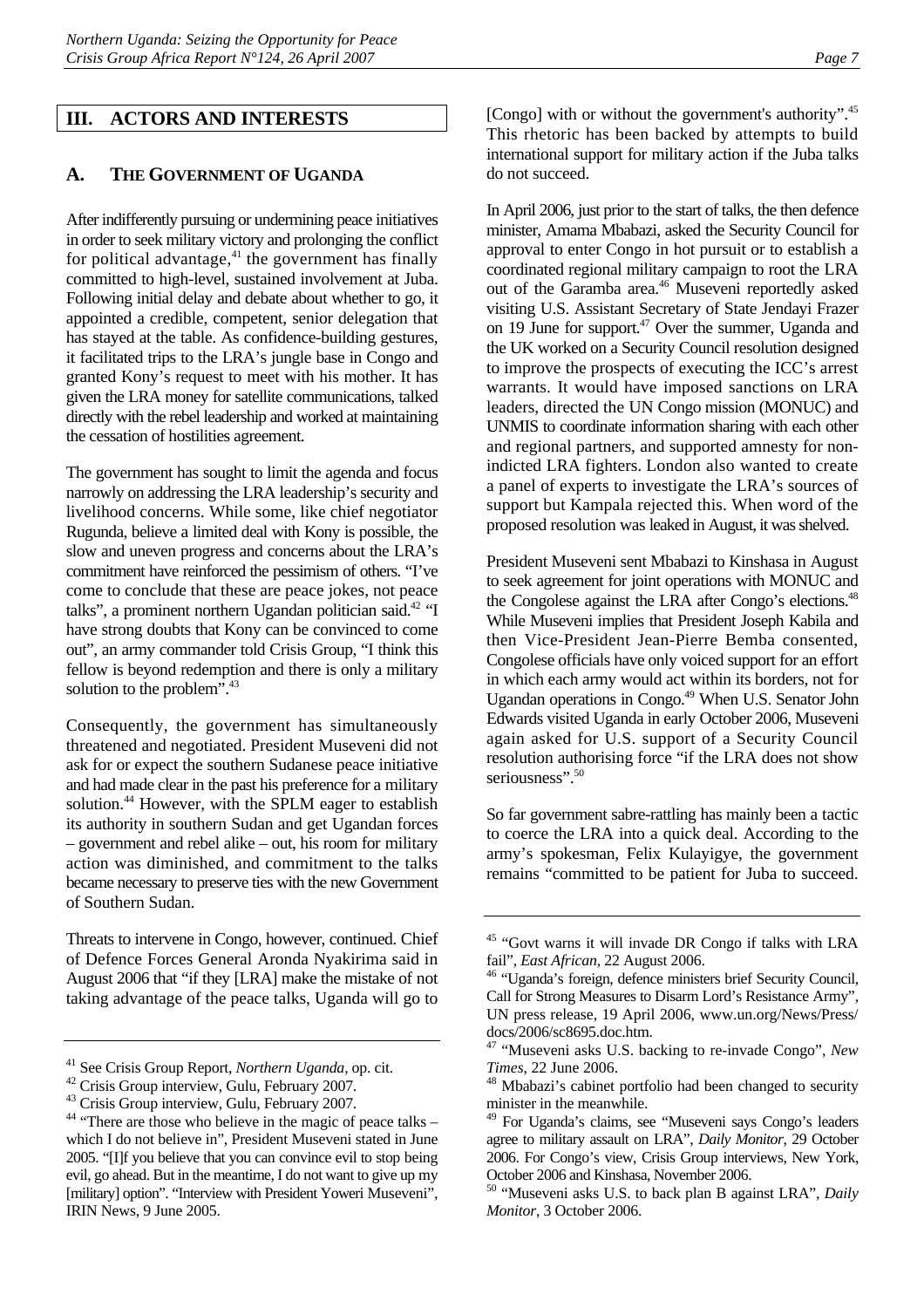Provocations aside, we will not be the first to leave the peace talks". He described the chances of the army "marching into Garamba" as "very remote", a last option if talks fail, the Congolese and MONUC do not confront the LRA, and the ICC warrants are not executed. $51$ However, the government is likely to continue pushing for more robust military pressure.

Uganda's press has been filled with speculation, government propaganda and unsubstantiated accusations that the LRA is rebuilding and moving into the Congo district of Ituri to ally with other rebel groups and establish a foothold from which to launch a reinvigorated campaign against the civilian population of northern Uganda.<sup>52</sup> There is nothing inherently wrong with some tough talk to pressure the LRA but too much could jeopardise the peace process. So far, the international community has put a brake on military adventure. Establishment of an elected government in Congo is another constraint on aggressive military options, and the imminence of the November Commonwealth summit in Kampala adds to pressure not to exacerbate conditions for the IDPs.

However, the government is also concerned about the consequences of peace, which might strengthen an opposition stronghold politically and economically. A revitalised north with a deep sense of grievance towards the ruling National Resistance Movement (NRM) could be a potent source of competition for Museveni, whose support has declined in recent elections.<sup>53</sup> The lifting of the ban on the political parties in 2006 leaves him more vulnerable. In recent parliamentary elections, the NRM was soundly defeated in the Acholi areas. Peace is also likely to increase international pressure for security sector reform, including more transparency in army finances. This could undermine Museveni's hold on the military, which has been based on sharing spoils with the leaders of the rebellion that brought him to power.

The relationship with the Government of Southern Sudan also influences calculations. Conflict forged special ties between Uganda and southern Sudan. For years Kampala supported the SPLA, which in turn helped it against the Khartoum-backed LRA. The SPLA was a junior partner, dependent on Uganda's aid, while Museveni benefited as the privileged U.S. proxy funnelling money and arms to the Sudanese insurgency. Kampala could not reject the SPLM peace initiative or go against its wish to free southern Sudan of all foreign military.

But army hardliners and Museveni are less interested in negotiating an agreement than giving the appearance of exhausting all options so they can push for military action in Congo. The government wants to avoid blame for spoiling the talks. Within it, the army is most sceptical of a peace deal, the most forceful in urging force, and most tainted by allegations of plunder and past pursuit of personal economic interests in Congo.

### <span id="page-12-0"></span>**B. THE LRA**

The LRA is not a threat to the government's survival but is a security threat for civilians in northern Uganda, southern Sudan and north eastern Congo. Its brutal tactics give it a capacity to destabilise and terrorise out of proportion to diminished numbers. Improved army effectiveness in northern Uganda and the loss of a safe haven and supply lines in southern Sudan mean significant escalation of violence if the peace talks collapse is probably unlikely in the short term. The LRA is mostly moving away from northern Uganda and seems to have little appetite for confrontation for now, but it has not been defeated. It has weapons and is still a potent fighting force. Reports from visitors to its Garamba base suggest morale is high and few fighters see much incentive to return to northern Uganda's squalor. Its main problem is sustaining itself. Reportedly a unit had to trek to the Central African Republic (CAR) to receive ammunition from Khartoum and its local rebel allies.<sup>54</sup> Better army protection of IDP camps and its own inability to operate as effectively on a large scale mean the LRA cannot fully replenish its numbers through abductions in northern Uganda.

Otti has had a more public role in the peace process, leading some to assume Kony's stature has shrunk, but he lacks the trust of other commanders and Kony remains the final decisionmaker. Several observers and former LRA told Crisis Group he may be more amendable to a deal than Otti.[55](#page-12-5) He has made positive comments about Museveni, for example, calling him "a good man", and was reportedly willing to send Otti to Juba before the deputy balked. Facing Acholi elders from southern Sudan in August 2006,

<span id="page-12-1"></span><sup>51</sup> Crisis Group interview, Kampala, October 2006.

<span id="page-12-2"></span><sup>52</sup> Uganda's press has been littered with alarmist articles about the LRA's presence in eastern Congo and strong comments by army personnel, for example, Chris Magezi (army public relations officer/spokesman for northern region), "LRA has committed numerous violations of truce", *New Vision*, 8 November 2006; "Some LRA move to Ituri", *New Vision*, 4 September 2006.

<span id="page-12-3"></span><sup>&</sup>lt;sup>53</sup> Museveni was elected president in 1996 with 74.3 per cent of the vote; his nearest competitor, Paul Ssesemogere, received 23.6 per cent. He defeated Kizza Besigye in 2001 by 69.3 to 27.8 per cent, and again in 2006 but with 59 per cent to 37 per cent. The north has consistently voted heavily for the opposition.

<span id="page-12-4"></span><sup>54</sup> Some reports suggest the LRA may be linking with the allegedly Khartoum-backed *Union des Forces Démocratiques pour le Rassemblement* (UFDR). The CAR signed the ICC's Rome Statute on 7 December 1999 and ratified it on 3 October 2001.

<span id="page-12-5"></span><sup>55</sup> Crisis Group interview, Gulu, February 2007.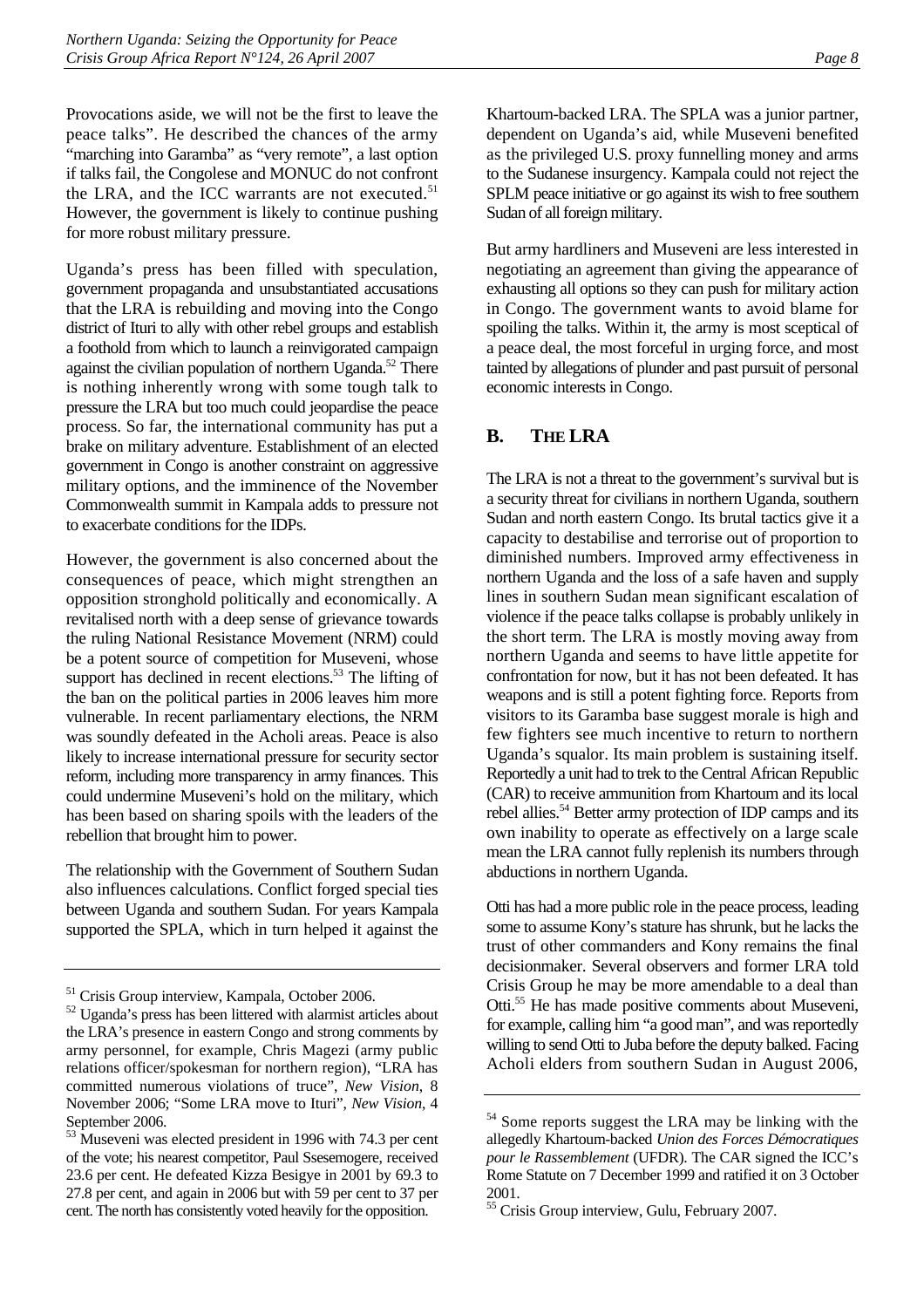he took responsibility for LRA atrocities there and asked forgiveness. According to an observer of the meeting, he was hesitant to make the same gesture towards the Acholi of northern Uganda only because it would prejudice his ICC case.<sup>56</sup> Erratic and elusive, he is nonetheless capable of rationally calculating self-interest. The most cited symptoms of his delusional irrationality, his messianic and mystical spiritual beliefs, have barely been evident in recent meetings. Gone are the long dreadlocks and white robes and the elaborate rituals of cleansing by holy water that visitors once experienced.

Reliable reports indicate the LRA is now based in Congo, near Mt. Nancongo, north west of Garamba National Park near the Sudan border, where it has established a village with a school and cultivated fields.<sup>57</sup> The area is large, remote and underdeveloped, with no telephone access or radio contact in most parts. Thick forest, three-metre elephant grass and roads ruined by decades of neglect make it virtually impenetrable. Camped near the intersection of weak states separated by porous borders – Congo, the CAR and (southern) Sudan – the LRA has found an ideal sanctuary and hiding place.

So far, it has mostly left the locals alone, buying food in markets rather than looting.<sup>58</sup> The few civilians were far more concerned until their recent departure about abusive, poorly trained Congolese soldiers,<sup>59</sup> as well as ivory

<span id="page-13-2"></span>58 Crisis Group interviews, eastern Congo, September 2006.

poachers (including rogue SPLA elements) and the Mbororo, nomadic cattle-herders and poachers from Chad and the CAR.<sup>60</sup> The LRA is not seen by local authorities as a direct security risk warranting significant attention. Among the Congolese civilians and military interviewed by Crisis Group, there was a strong consensus that the greatest present threat is the Ugandan army's re-entry,<sup>61</sup> a concern inflamed by numerous incursions since the LRA arrived in September 2005. Congolese military intelligence officials in Aba spoke of six in October-November 2005.<sup>62</sup> Tensions rose further in December 2005 when Congolese soldiers shot at Ugandan troops near Aba.

Exact figures are unknown, but meetings held by mediators with the LRA at Nabanga in southern Sudan and eyewitness estimates as some fighters moved to assembly points suggest that previous estimates of 300-400 combatants are too low, and 800-1,000, or even more, is a better approximation.[63 T](#page-13-7)hese are in three main groups: 200-300 remaining in Eastern Equatoria, some 400 based west of Garamba and a reserve force of four columns moving between the Garamba base and the CAR border.

Protected by Congo's forests, the LRA remains a credible cross-border threat. Since the start of the peace process, Crisis Group has verified at least two occasions when it attempted to send fighters into northern Uganda. The first was in mid-April 2006, when a group left Garamba and cut south east towards Uganda, killing two miners near Bwere in the process.<sup>64</sup> On 24 April, 450 Ugandan soldiers entered Congo north west of the southern Sudanese village of Laoxo in search of the LRA but clashed with Aba's Congolese commando regiment near Lagabe and was forced to withdraw. Although the primary mission of those commandos is supposed to be to prevent LRA expansion in Congo, the bitter legacy of the Ugandan army's presence in eastern Congo from 1998 to 2003 made them more concerned with the Ugandan presence.

<span id="page-13-0"></span><sup>56</sup> Crisis Group interview, Gulu, February 2007.

<span id="page-13-1"></span><sup>57</sup> In late September 2005, roughly 100 LRA led by Otti crossed from Sudan into Congo near Aba in Orientale Province, east of Garamba National Park. While the Congolese army rapidly deployed commandos to Aba, meetings took place between the Congolese military, the LRA, MONUC and local officials in October. The LRA said it came in peace, asked for asylum and claimed it had been in contact with the defence minister, Adolphe Onusumba. However, officials would only accept the LRA presence if the rebels disarmed, which they refused. The rebels returned to southern Sudan, escaping Congolese troops sent to drive them out. Walking north west on the Sudanese side of the border, they slipped into the remote, sparsely populated Duru area in Dungu district, north west of Garamba National Park. LRA groups in southern Sudan began trickling into the new headquarters. After a clash with the Ugandan army in southern Sudan on the Yei-Maridi road on 21 April 2006, roughly 400 crossed into Congo. A further 300, including Kony and two other indicted commanders, arrived mid-2006.

<span id="page-13-3"></span><sup>&</sup>lt;sup>59</sup> After several drunken soldiers killed a Catholic catechist in late September 2006, local civilians killed one of the soldiers and demanded withdrawal of the Park Regiment from Dungu. Its troops were sent to Isiro in October but have not received training yet or returned to Dungu. Crisis Group interviews, Dungu and Faradje, September 2006. Local officials suggested roughly 50 per cent deserted before being sent to Isiro and remain roaming in the area. Crisis Group interviews, January 2007.

<span id="page-13-4"></span> $60$  According to park officials, roughly twenty to 25 elephants are killed per month by ivory poachers, Crisis Group interview, eastern Congo, September 2006. Most of the ivory is trafficked through Uganda to Europe and Asia.

<span id="page-13-5"></span> $61$  The only dissent came from people in Dungu, who insisted the SPLA was worse. Crisis Group interviews, September 2006. <sup>62</sup> Crisis Group interview, Aba, September 2006.

<span id="page-13-7"></span><span id="page-13-6"></span><sup>&</sup>lt;sup>63</sup> For example, although less than 100 LRA were estimated to be in northern Uganda before the start of the talks, at least twice that number were seen moving north toward the Owiny-Kibul assembly area. Estimating LRA numbers is still an imperfect science, however. The most recent eyewitness reports suggest that roughly 800, including women and children, are camped near Mt. Nancongo, to which must be added fighters remaining in southern Sudan and Northern Uganda and roaming to the west around the CAR-Congo-southern Sudan border.

<span id="page-13-8"></span><sup>&</sup>lt;sup>64</sup> Crisis Group interview, Congo, September 2006.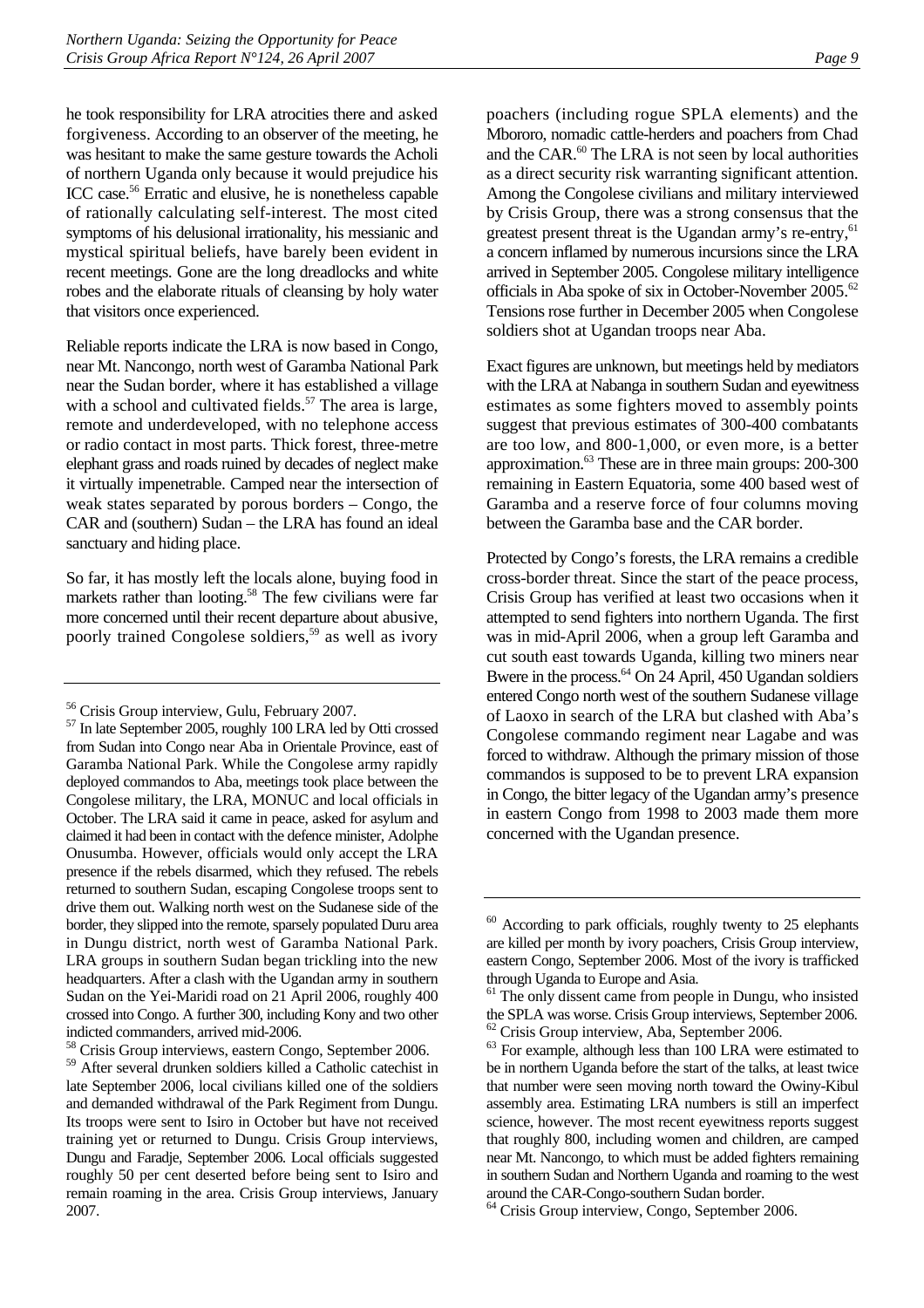The second attempt was in August, during negotiation of the first cessation of hostilities agreement. Two large groups went east in a pincer movement. One, of about 300, was spotted on 11 August moving along the southern Sudan/Congo border near Laoxo but contact was lost. The second, of roughly 150, each allegedly with two Kalashnikovs, came south east from Garamba<sup>65</sup> and broke up into small groups to evade detection. Warned by local authorities, Congolese troops from Aru and Mahagi along the Uganda border planned an ambush. Ugandan intelligence also detected the movements, and Chief of Defence Forces Aronda Nyakairima wrote his Congolese counterpart, General Kisempia, on 8 August threatening, "[s]hould these criminals cross from DRC and conduct any operations on Ugandan soil, the Uganda army will not hesitate to defend our country and hot pursue the invaders to wherever their hideouts are".<sup>66</sup> On 18 August, 50 rebels looped around the Congolese and entered the southern part of Aru district, then moved further south east into Mahagi district. Congolese forces clashed with them on 25 August at Zeu, near the border, killing one.

When the 26 August cessation of hostilities agreement was signed, Congolese commanders tracking the rebels were ordered to guide them to the assembly points. The Congolese sent messages but the group, which had satellite phones, did not respond. On their way back, the LRA allegedly beat several civilians, raped a woman, and killed a man[.67 W](#page-14-2)hen it became clear the fighters would not go to the designated Sudanese areas, Congolese forces attacked on 9 September near Mt. Monoko Mibala and two days near later Melei. Two Congolese and four LRA were killed.

The rebels stayed near Kandoyi, according to aid workers, until returning to Garamba in October.<sup>68</sup> On the way they killed a village chief in Ndoa, kidnapped and released five children in Malisi and looted food. The Aba commandos and Garamba Park Rangers deployed to villages along the route and prevented further attacks.<sup>69</sup> Competent Congolese troops, supported by MONUC, should be stationed around Dungu and along the Faradje-Dungu road to prevent similar threatening movements toward northern Uganda, deeper penetration into Congo or use of Congo as a safe haven on the way to the CAR[.70](#page-14-5) 

The LRA has used the talks to collect food, material and money and reestablish diaspora support.<sup>71</sup> Machar's gift of \$20,000 and food during his first meetings with LRA leaders in April-May 2006 has been followed by a steady stream of food.<sup>72</sup> Some organisations facilitating the talks gave the LRA satellite phones and airtime. Meetings with representatives from northern Uganda were opportunities for the LRA to get such items as tents. Even the government has reportedly sent money to pay for satellite airtime. A Western official told Crisis Group that old support networks among Acholi in European capitals such as London may be resuming aid. $73$  Most of this seems to be financial and political, but the details remain murky.

The leadership staffed its Juba delegation with diaspora Acholi who left northern Uganda after Museveni came to power and strongly dislike his government. Based in cities like London, Washington and Cologne, many have issued press releases and distributed leaflets criticising Museveni and outlining an expansive agenda in the name of the Lord's Resistance Movement (LRM), the LRA's self-proclaimed political wing. There is doubt whether the LRM actually represents the rebels; members are often dismissed as opportunists manipulated by Kony.

Riddled with questions about its competency, credibility and cohesiveness, the LRA delegation has not been effective. Its inexperience has slowed negotiations. Persons close to the mediation complain about poor preparation, lack of discipline, over-sensitivity and inability to make decisions without consulting the military leadership.<sup>74</sup> Only one member lives in northern Uganda; the rest reside abroad. Some are more associated with the United Peoples Congress (UPC) party of the deceased two-time former president, Apollo Milton Obote, than with the LRA. The delegation's plausibility was further weakened when Kony, citing security concerns, decided on 5 August 2006 to withdraw from it the few fighters who were in the early talks. Factionalism is a further weakness. A hardline, London-based element that gave military aid in the past has tried to persuade the LRA to pull out of Juba. A U.S. based element is more conciliatory and committed to the peace talks.

<span id="page-14-0"></span><sup>&</sup>lt;sup>65</sup> Some groups operate under guise of the LRA, making accurate identification difficult. Congolese eyewitnesses based their belief that the fighters were LRA on their short, dreadlocked hair and foreign language.

<span id="page-14-1"></span><sup>&</sup>lt;sup>66</sup> "Observed LRA maneuvers towards the Ugandan border", Letter from Ugandan Chief of Defence Forces Aronda Nyakairima to General Kisempia, 8 August 2006.

<span id="page-14-2"></span><sup>&</sup>lt;sup>67</sup> Crisis Group interviews, eastern Congo, September 2006.

<span id="page-14-3"></span><sup>68</sup> Crisis Group interview, Kampala, November 2006.

<span id="page-14-4"></span><sup>&</sup>lt;sup>69</sup> At least one clash occurred during the first week of October 2006 north east of Faradje. One LRA was killed.

<span id="page-14-5"></span> $70$  A platoon of the Aba commandos was moved to Faradje

around November mainly to quell unrest caused by the Park Regiment.

<span id="page-14-6"></span> $71$  The LRA is also trying to recruit captured fighters now living in Gulu. Kony and Otti have been calling and sending text messages urging them to rejoin the LRA near Garamba. According to ex-fighters, some have returned to the bush, and others are considering doing so. Crisis Group interviews, Gulu, February 2007.

<span id="page-14-7"></span><sup>72</sup> See Crisis Group Briefing, *Peace in Northern Uganda?*, op.  $\frac{\text{cit.}}{73}$ 

<span id="page-14-8"></span>Crisis Group email communication, international expert, November 2006.

<span id="page-14-9"></span><sup>&</sup>lt;sup>74</sup> Crisis Group interview, Nairobi, January 2007.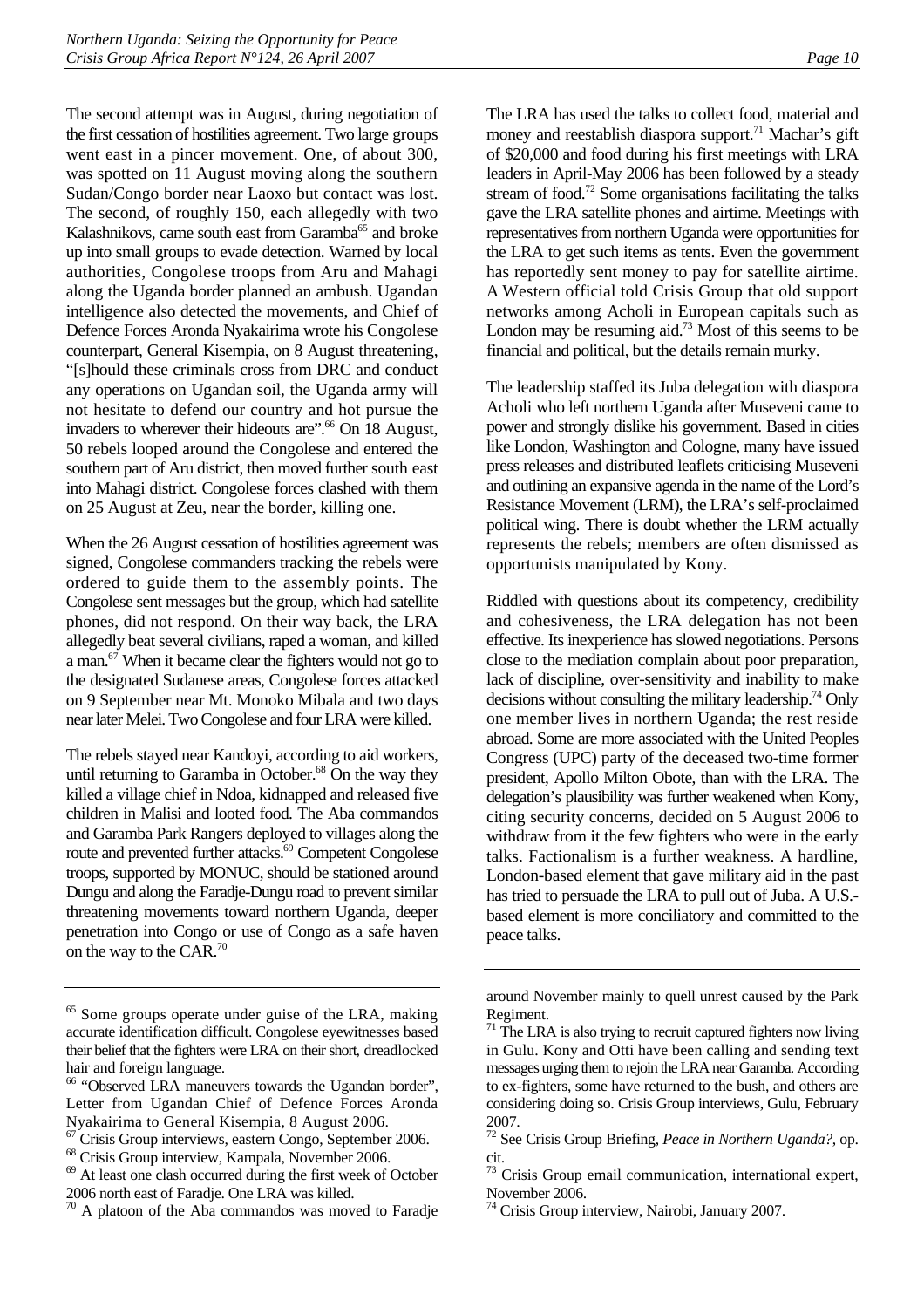Kony and Otti undoubtedly approved each member and remain in close contact with the delegation, via satellite phone and direct meetings. It would be too simplistic to argue, as some in the government do, that the delegation has hijacked the peace process and substituted its personal political and financial ambitions for the LRA's real position. It is distinctly possible the delegation is doing exactly what it was selected to do: relieve pressure on the LRA by ensnaring Uganda and Sudan in a process that can be extended long enough for the rebels to rebuild and await a collapse of Sudan's CPA that could lead to renewed support from Khartoum. As long as talks are conducted mostly indirectly through unreliable intermediaries, not directly with LRA military leaders, the process will be plagued by questions about the rebels' true commitment and motivation.

The LRA leadership's core concerns appear to be security and livelihood. Without a fresh infusion of external support, the movement likely can limp along but regional dynamics are changing to its detriment. According to a prominent Acholi traditional leader close to the peace process, "if you deal with the issue of where Kony and his fighters go and how they are going to live, then the rest will fall into place"[.75 K](#page-15-1)ony's desire for a deal may also be influenced by his health. Crisis Group has been told by people close to the mediation that he is gravely ill; his conversations with President Museveni have revolved around his health, security and livelihood.<sup>[76](#page-15-2)</sup>

However, the LRA is also trying to use the peace talks to position itself as an insurgency with a coherent political agenda, adopting the SPLA and Sudan's CPA as models. Early in the negotiations Machar gave Kony and Otti copies of that agreement, and LRA delegates have been referring to a "CPA for northern Uganda" in their position papers. Efforts to move the talks to Naivasha and have the Intergovernmental Authority on Development (IGAD) take over as mediator seem a conscious attempt to mirror the venue and structure of Sudan's peace talks.

The motivation behind the image remaking is probably mixed. Defining itself as a politically-motivated insurgency may be part of an attempt to get a better practical deal. But constructing a vague and expanding agenda that the military leaders have not shown much concern for in the past may as well be a tactic in a campaign to regroup. The LRA wants to escape the ICC warrants and the U.S. terrorism list, and the peace talks offer a forum for its leaders to cultivate an image as misunderstood freedom fighters. They have used the media and meetings with northern leaders as opportunities to win at least Acholi hearts and minds, which potentially also serves a military purpose since more voluntary recruits are needed now

that improved security has made abductions in northern Uganda more difficult. While years of brutality make success problematic, the LRA gained a fair degree of support in the early stages of the conflict, and many of its negotiating demands resonate with the strongly anti-Museveni Acholi.

### <span id="page-15-0"></span>**C. SUDAN**

Though Sudan's government of national unity includes the SPLM, the ruling National Congress Party (NCP) continues to dominate most policy, particularly on security. It began to support the LRA in the mid-1990s as part of its counterinsurgency strategy in the South of using local forces to fight the SPLA and terrorise civilians. This served also to hurt Museveni, a long-time ally of the late SPLM chairman, John Garang. The CPA, which ended the 21-year North-South war, stipulated that the NCP would end support of the southern militias but it still uses them to destabilise the security situation and undermine the Government of Southern Sudan. Support for the LRA is reduced but credible reports suggest Khartoum is resupplying weapons and ammunition through territory in the CAR controlled by that country's rebels. It likely regards the LRA as a reserve spoiler it can use to weaken SPLM authority in southern Sudan and so does not want the peace talks to succeed.

The Government of Southern Sudan initiated its mediation because it was unable to deal militarily with the LRA's expansion into southern Sudan between August 2005 and March 2006. At the time, it posed the single largest security threat to the South as it moved from its traditional areas in Eastern Equatoria to Central and Western Equatoria near the CAR border.<sup>77</sup> Struggling to reorganise its military and fearing direct confrontation with the Sudanese Armed Forces (SAF), the SPLM opted for a diplomatic solution.<sup>[78](#page-15-4)</sup>

The peace process has minimised LRA disruption in southern Sudan. The other major factor has been withdrawal of the Sudanese army from the Juba area in May 2006, which severed its link with the LRA. But security is deteriorating again as Khartoum-allied southern militias that refused integration into the SPLA and are not being integrated into the Sudanese army – as the CPA anticipated – resume activity. Violence spiked in the Juba area in October-November 2006, with ambushes and attacks on commercial vehicles and civilian settlements. Fighting between the SPLA and the SAF and SAF-supported militias in Malakal in late November shifted attention away from the LRA to the broader problem of insecurity in the South. Nevertheless, the new cessation of hostilities

<span id="page-15-1"></span><sup>75</sup> Crisis Group interview, Gulu, February 2007.

<span id="page-15-2"></span><sup>76</sup> Crisis Group interviews, Kampala and Nairobi, January 2007.

<span id="page-15-3"></span><sup>77</sup> Ibid.

<span id="page-15-4"></span><sup>&</sup>lt;sup>78</sup> Crisis Group interview, Khartoum, March 2006.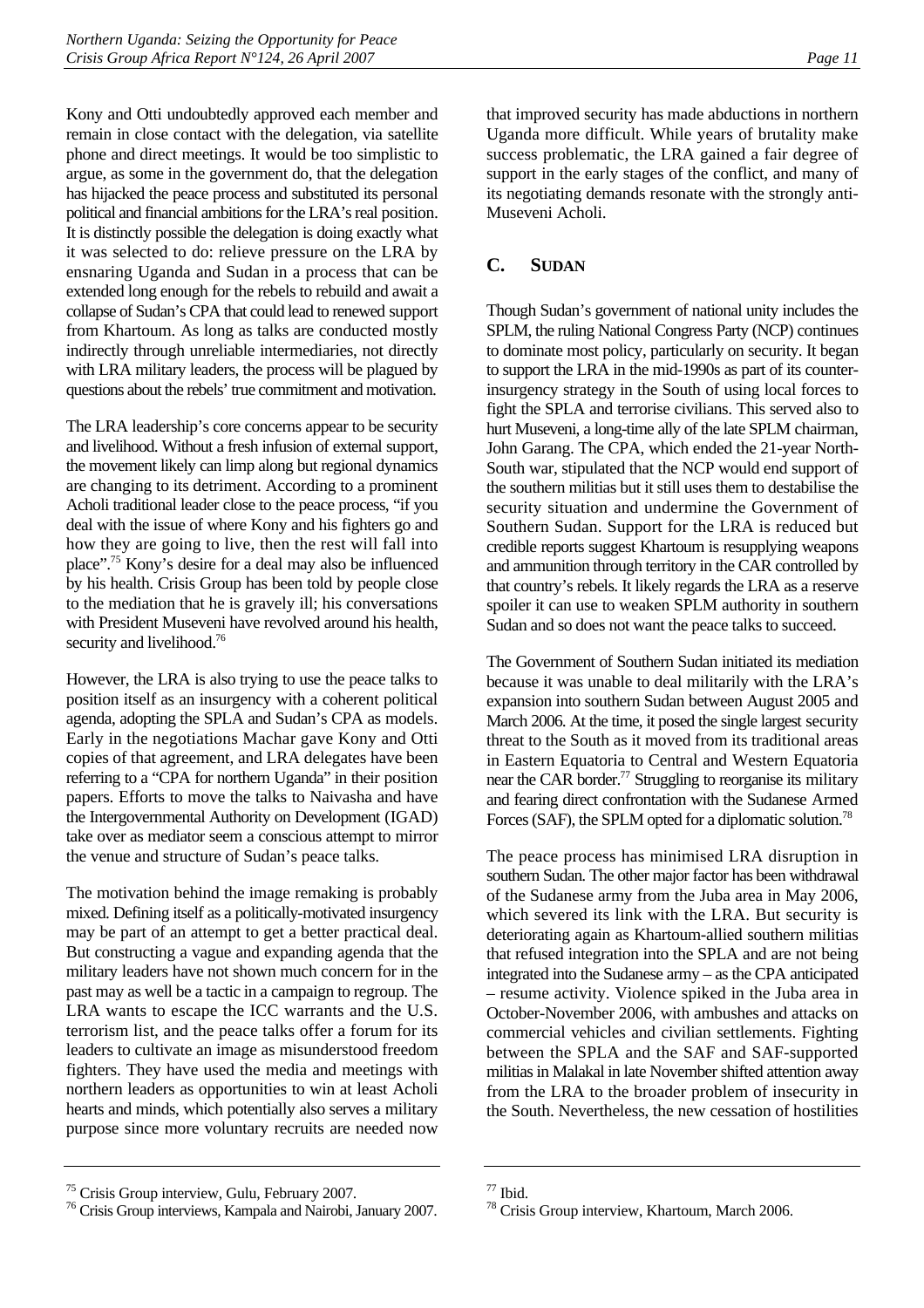agreement supposes the SPLA will do a much better job of monitoring LRA assembly areas.[79](#page-16-1)

Their mandate, specifically focused on supporting CPA implementation, has largely prevented the 10,000 UNMIS peacekeepers from being active in anti-LRA efforts. Recognising the LRA threat to regional stability, the Security Council in March 2006 directed the mission to "make full use of its current mandate and capabilities" in dealing with the LRA and other armed groups posing a threat to civilians. $80$  However, that mandate is subject to interpretation and may need amendment to authorise unambiguously more direct involvement in support of Juba. $81$ 

UNMIS is also constrained by a leadership vacuum. In October 2006 Sudan expelled Jan Pronk, the Secretary-General's Special Representative, after he published details on his personal blog of army defeats by the Darfur rebels. UNMIS is unlikely to give more support to the Juba talks without strong new leadership or directives from New York.

### <span id="page-16-0"></span>**D. CONGO**

The Kinshasa government does not see the LRA as a threat or a priority; its concern is limited to preventing a Ugandan invasion. The LRA is in a remote, sparsely populated border area of little strategic interest. Uganda's complaints are viewed as pretexts for clamping down on its domestic opposition and threats to cross the border as indications of desire to continue to benefit from gold and timber rackets. An official said: "Museveni has wrongly accused us of harbouring many militia who are not a threat to his country; this is not the first time".<sup>82</sup> Government members denied to Crisis Group any agreement with Museveni for joint operations after the recent elections.[83](#page-16-5) 

Congolese officials see Uganda's complaints also as an effort to deflect attention from meddling in Ituri. After supporting militias there during the 1998-2003 war, Kampala was instrumental in creating the Congolese Revolutionary Movement (MRC) in July 2005 to fight Kinshasa. Most of the gold and timber smuggled out of Ituri passes through Ugandan middlemen, and local Congolese officials claim their Ugandan counterparts are complicit.<sup>84</sup> UN observers have not been able to confirm direct Ugandan army intervention in Ituri in the past year but indicate that weapons continue to be smuggled to militias through Uganda.<sup>85</sup> In early 2007, Kampala complained officially that another Ugandan rebel group,

the Allied Defence Forces (ADF), raided several times across the border from Congo. However, MONUC estimates that over half the ADF fighters are Congolese. They have become involved in agriculture, artisanal mining and trade, and no attack against Uganda has been confirmed for several years.

Despite the successful 2006 elections, the Congolese state remains weak, with little capacity to deal with security problems on its periphery. Elements of its army, which has poor discipline, low wages and decrepit institutions, are the largest threat to its own citizens.<sup>86</sup> President Kabila and Prime Minister Gizenga have prioritised restoring security in Ituri and the Kivus and have said nothing recently about the LRA. Ugandan and Congolese officials have met several times in 2006 and 2007 without agreement on the LRA. The legacy of the war still taints relations, as evidenced by the fact that Museveni was not invited to Kabila's inauguration in December 2006, but Kinshasa has an economic interest in normalising relations, as oil was recently discovered along the border in Lake Albert.

The Ugandan army's wartime adventure in Congo scarred its reputation and makes support for re-entry into Congolese territory dubious. The wartime intervention was originally justified by claim that a security vacuum was attracting Ugandan rebel groups like the  $ADF<sub>.87</sub>$  Once across the border, the army pushed deep into Congo, looting its mineral wealth for personal plunder and increasing instability by backing a variety of ethnic militias. An estimated 50,000 died in Ituri in the process. On 19 December 2005, the International Court of Justice found Uganda guilty of violating Congo's sovereignty and ruled it should pay billions in compensation. With this record, the Ugandan army is unlikely ever to be invited back.<sup>88</sup> Moreover, it has consistently failed to defeat the LRA decisively, and its major campaigns have often made the

<span id="page-16-1"></span><sup>79</sup> The SPLA provided only a fraction of the promised troops for previous monitoring assignments of LRA assembly areas. Crisis Group interviews, Juba, October 2006.

<span id="page-16-2"></span><sup>80</sup> See UN Security Council Resolution 1663 (24 March 2006).

<span id="page-16-3"></span><sup>81</sup> See Crisis Group Africa Report Nº106, *Sudan's Comprehensive Agreement: The Long Road Ahead*, 31 March 2006, p. 17. 82 Crisis Group interview, member of government, Kinshasa,

<span id="page-16-4"></span>January 2007.

<span id="page-16-5"></span><sup>&</sup>lt;sup>83</sup> Crisis Group interviews, Kinshasa, January 2007.

<span id="page-16-6"></span><sup>84</sup> Crisis Group interview, Congolese officials, Kinshasa, January 2007.

<span id="page-16-7"></span><sup>85</sup> Crisis Group interview, MONUC commander, Kinshasa, January 2007.

<span id="page-16-8"></span><sup>86</sup> See Crisis Group Africa Report N°104, *Security Sector* 

<span id="page-16-9"></span>*Reform in the Congo*, 13 February 2006.<br><sup>87</sup> Although the ADF was previously said to be defeated, reports of incursions and clashes with the Ugandan army increasingly appear in Uganda's press. See, for example, "22 ADF rebels killed", *The Daily Monitor*, 11 October 2006.<br><sup>88</sup> Some reports suggest Congo would only allow the Ugandans

<span id="page-16-10"></span>onto their territory to deal with the LRA if Kampala paid \$10 billion compensation.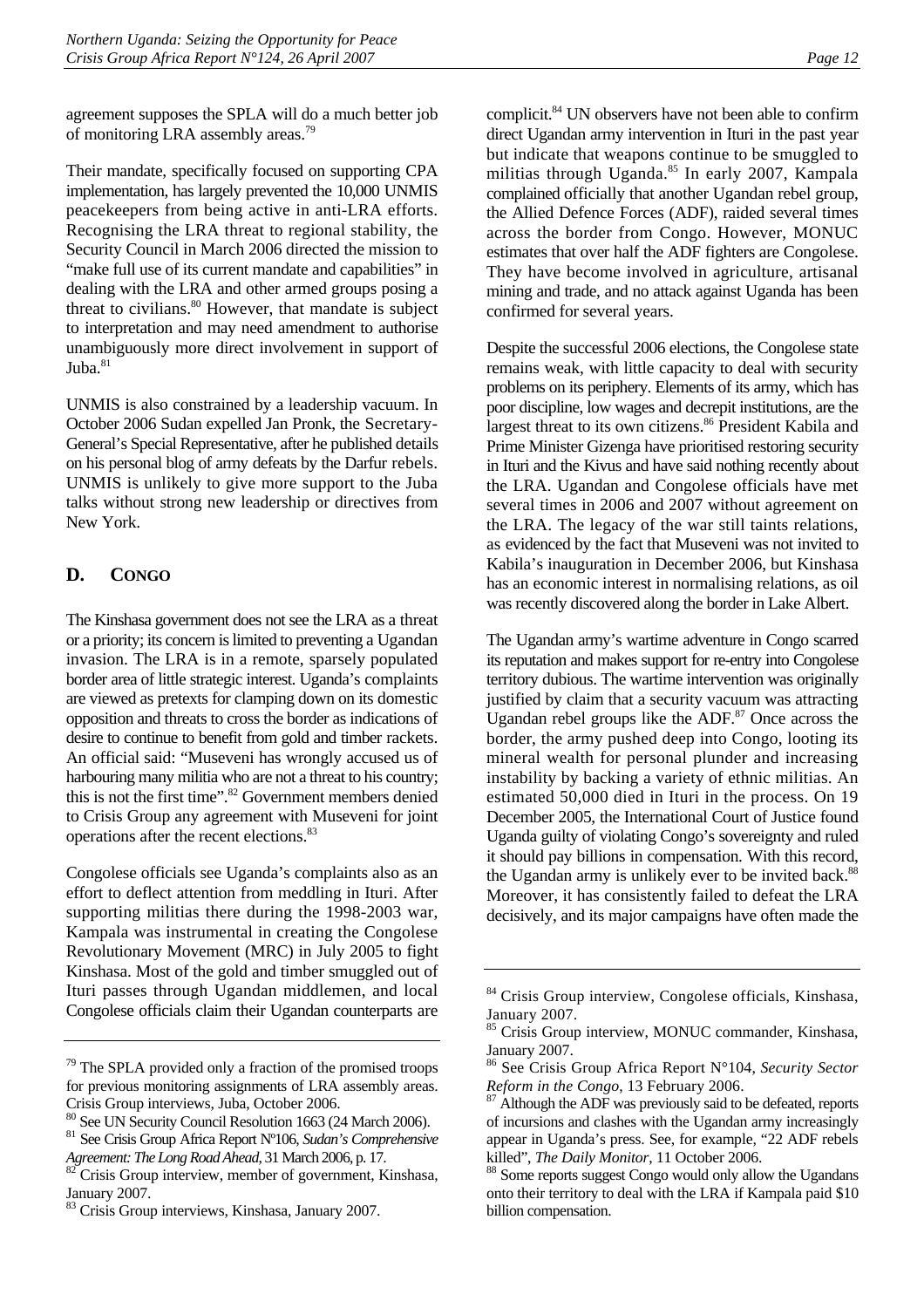security situation worse.<sup>89</sup> Tactical performance has improved in recent years but much more is needed to translate this into victory in the remote areas of Congo where the LRA is ensconced.<sup>[90](#page-17-1)</sup>

To the extent the Congolese military has attempted to control the LRA, it has tended to worsen matters. Until recently, the only unit based in and around Garamba was the Park Regiment, mainly unintegrated remnants from Jean-Pierre Bemba's *Mouvement de Libération du Congo* (MLC) under Mai Mai command, ironically a Ugandan ally during the 1998-2003 war. It proved entirely unable to deal with LRA, while earning a reputation for abusing civilians.[91 "](#page-17-2)It's difficult to distinguish soldiers from rebels here," a Congolese official in Dungu said.<sup>92</sup>

MONUC's 17,000 peacekeepers look like a promising military option on paper but are stretched thin to meet Congo's massive challenges. "MONUC does not have the capacity or the mandate to be on the front lines of getting rid of foreign armed groups in Congo", said a senior MONUC official. $93$  Its size is equal to that of the force the UN deployed in Sierra Leone but with responsibility for an area 32 times larger. Since its primary mandate is to protect civilians, densely populated areas like Ituri and the Kivus receive more attention. Its troops have not proven capable of conducting the type of operations needed against the LRA in remote areas. The sole effort to date ended in tragedy. Eight Guatemalan special forces were killed on 23 January 2006 during a botched operation in Garamba.<sup>94</sup> Armed with intelligence that Otti had only 50 guards, 70 Guatemalans were ambushed by 200 heavilyarmed LRA.[95](#page-17-6) 

MONUC is also mandated to support the Congolese army in dealing with foreign armed groups that threaten Congolese civilians or regional security. "Our role is to help the Congolese army, not replace them", an official said, "and our strategy is to enhance their capacity and encourage

them to take action". <sup>96</sup> The priority has been on groups that threatened the elections. With the elections now nearly over, MONUC should reassess security priorities and recognise that the LRA presence and the threat of Ugandan invasion warrant a more robust response.<sup>97</sup> According to a senior MONUC official, the UN's policy towards the LRA will be to "encourage a common regional approach to shared security threats".<sup>98</sup>

<span id="page-17-0"></span><sup>&</sup>lt;sup>89</sup> The most significant large campaigns were Operation North (1990-1992) and Operation Iron Fist (2003).

<span id="page-17-1"></span> $90$  Improved performance is attributed to better training and command, the purging of "ghost soldiers" who inflated the army's apparent strength so commanders could pocket salaries, improved intelligence gathering, and use of Mi-24 helicopter gunships.

<span id="page-17-2"></span>Crisis Group heard harrowing stories of rape, murder, intimidation and extortion by Park Regiment soldiers. Crisis Group interviews, Dungu and Faradje, September 2006

<span id="page-17-3"></span><sup>&</sup>lt;sup>92</sup> Crisis Group interview, September 2006.

<span id="page-17-4"></span><sup>&</sup>lt;sup>93</sup> Crisis Group phone interview, Kampala, 22 November 2006.

<span id="page-17-5"></span><sup>&</sup>lt;sup>94</sup> The operation was launched without fully informing MONUC. When the Guatemalans reached Garamba, air support was over three hours away.

<span id="page-17-6"></span><sup>&</sup>lt;sup>95</sup> "Doubts still shroud UN peacekeeper deaths in Congo", Reuters, 15 November 2006.

<span id="page-17-7"></span><sup>&</sup>lt;sup>96</sup> Crisis Group phone interview, Kinshasa, 22 November 2006.

<span id="page-17-8"></span><sup>&</sup>lt;sup>97</sup> MONUC needs to focus more on the LRA but significant post-election security threats against densely populated areas in Ituri, the Kivus and Katanga remain.

<span id="page-17-9"></span><sup>&</sup>lt;sup>98</sup> Crisis Group phone interview, Kinshasa, 22 November 2006.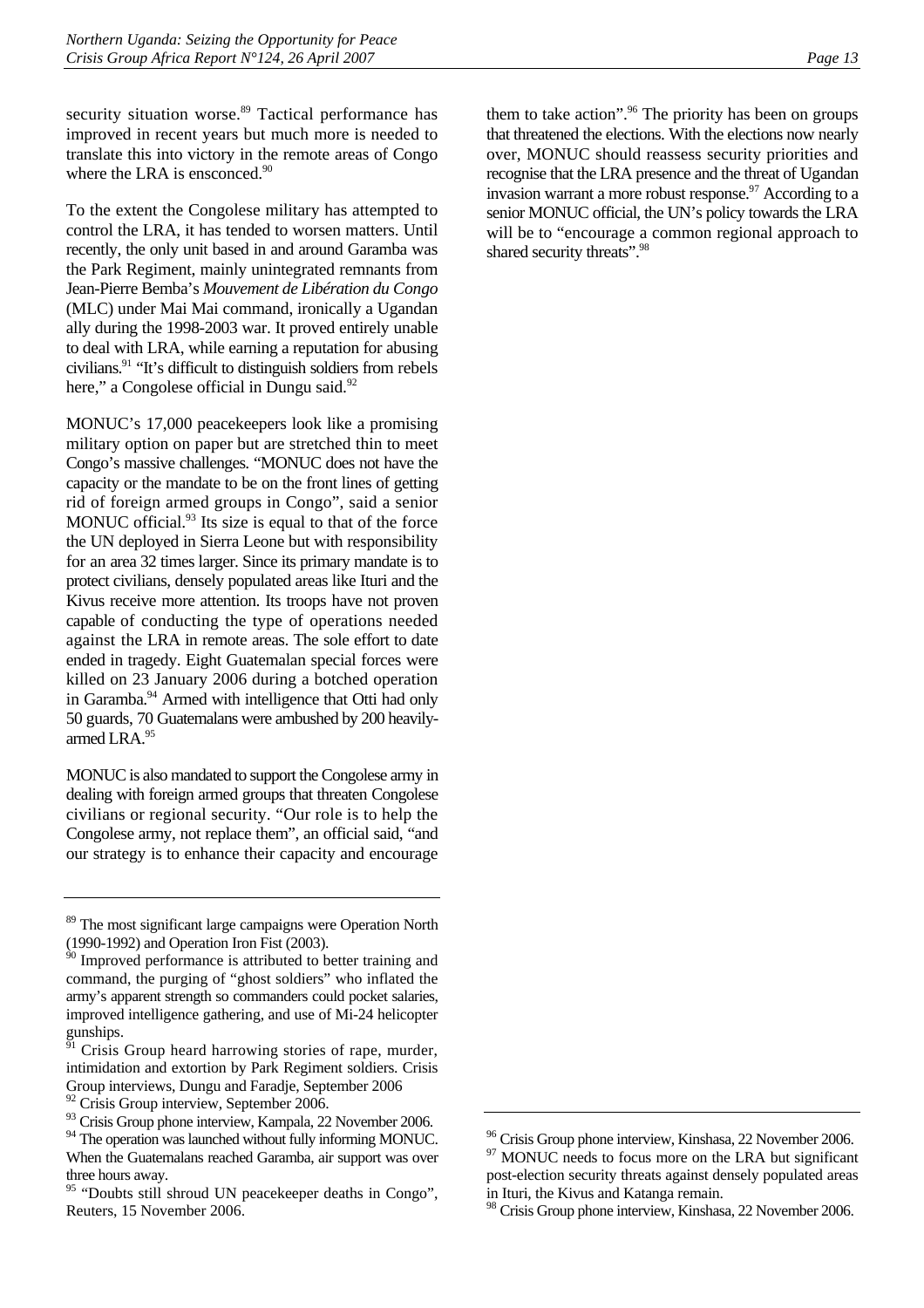### <span id="page-18-0"></span>**IV. FIXING JUBA**

The Government of Southern Sudan has been instrumental in starting a process that has progressed further than any prior initiative and has yielded significant security dividends in northern Uganda. But the mediation is seriously flawed. Representation must be strengthened, substance refocused and structure reworked. Sustained international engagement is necessary to regain momentum and produce success.

#### <span id="page-18-1"></span>**A. REPRESENTATION**

The LRA's diaspora delegation is so problematic that Machar invited Acholi members of the Ugandan parliament and civil society leaders to join the talks in October. While broader participation of stakeholders in the process should be promoted, such a direct role for more legitimate Acholi leaders is unnecessary and risky. The delegation viewed them as competitors, brought in to marginalise the LRA and co-opt negotiations. Angered by Machar's decision to seat them at the table and submit a position paper, it demanded their departure. Indeed, adding Acholi leaders and turning the talks into a forum for dealing comprehensively with northern Uganda's problems would give the LRA undeserved legitimacy. Direct inclusion of Acholi civil society would also risk alienating the government by potentially turning the peace talks into a forum for mobilising political opposition.

Instead, the LRA delegation should be reinforced with senior rebel military figures. Not only would this enhance its credibility, but the fighters are much more appropriate interlocutors on issues like DDR and ceasefire terms. Indicted commanders do not need to be present for the preliminary stage but when the process has matured, they should come to Juba with appropriate security guarantees. The ICC makes its own decisions but has no independent enforcement mechanism and could be urged not to push for interruption of serious negotiations. UNMIS has hinted strongly it would not arrest ICC-indicted leaders in such circumstances[.99](#page-18-4) 

Ultimately, Kony must be involved in direct talks. Current attempts to reach out to the LRA leadership are a good start but the people used to make contact are not adequately respected by the LRA. A clear package of security and livelihood offers should be delivered to Kony through a respected intermediary such as the UN Special Envoy.

#### <span id="page-18-2"></span>**B. SUBSTANCE**

The talks are stuck between a not fully implemented cessation of hostilities agreement and the issue of comprehensive solutions to the conflict (agenda point two), on which the LRA is not a credible interlocutor.

Rather than trying to solve all northern Uganda's complex problems in Juba, a two-track process is needed. The first part of a comprehensive peace strategy is to defuse the LRA security threat, the second to deal with reconstruction, rehabilitation, and reconciliation. Juba's second agenda point should be reformulated accordingly. Rather than attempting to identify, inventory and redress historical grievances, the parties should simply acknowledge the need for redevelopment of the north and bridging of the northsouth institutional divide. Their goals should be to create a general roadmap, including a binding government commitment to follow through, with strong international backing. Confronting the past must be part of a sustainable peace but Juba's objective should be a structure, commitments and guarantors. The Acholi community, including women and youth, must be active in the redevelopment phase; the process of promoting dialogue, encouraging participation and building consensus on priorities should begin now.

The government, with international help, should take advantage of the improved situation in the north to demilitarise security by bringing in police, re-establish rule of law by building courts, improve delivery of essential civilian services and address pressing redevelopment issues such as the need for an effective land policy. Transitional justice mechanisms like a truth and reconciliation commission should deal with army abuses, including gender-based violence, during the anti-LRA campaigns. All this is necessary given the magnitude of problems in northern Uganda and would help with Juba's second agenda point.

### <span id="page-18-3"></span>**C. STRUCTURE**

Rather than dealing with the agenda point-by-point in sequence, the process should be restructured so that working groups can tackle all issues in parallel, with the plenary convening periodically to check progress. The sequential approach has meant that the entire process can be held hostage over a single issue. Small working groups would promote greater interaction and dialogue. Instead of each agenda point being its own zero sum game, parallel negotiations would create opportunities for tradeoffs and compromise. For example, the LRA might be willing to move off its position on comprehensive solutions if this were directly linked to a government concession on DDR. Altering the mediation structure in this way would also

<span id="page-18-4"></span><sup>&</sup>lt;sup>99</sup> "The U.N. is absolutely supportive of the ICC, however, there are no plans to make arrests in Sudan", said James Ellery, UNMIS southern region coordinator. "Therefore that should not be used as an excuse for Kony and Otti not to show up". "UN has no plans to arrest Kony", Reuters, 14 August 2006.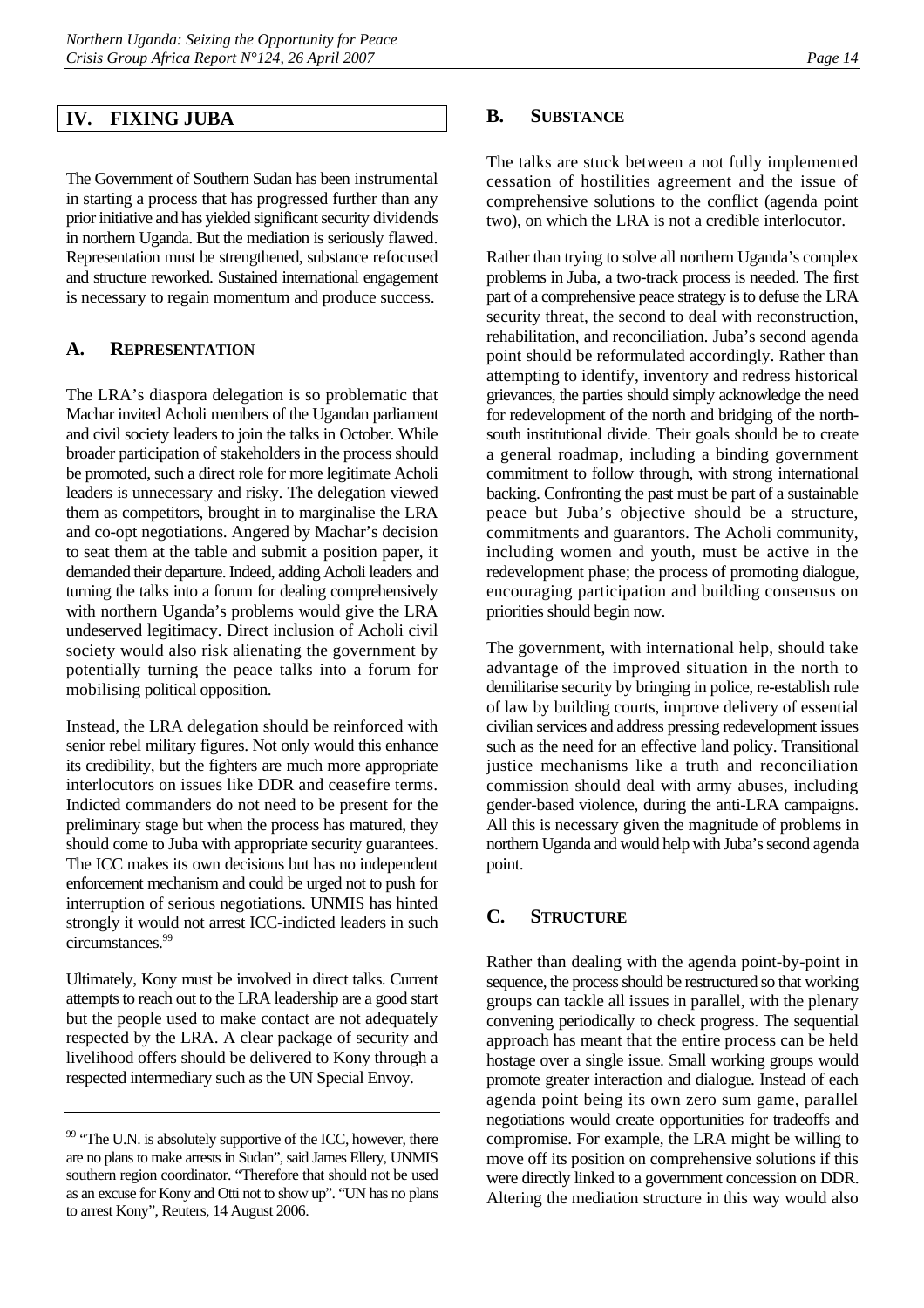provide an opportunity to reinforce the LRA delegation with fighters, who are the most appropriate to discuss issues like DDR and a ceasefire.

Structured international support should guide the process. Chissano, the UN Special Envoy, is the crucial focal point, as his efforts to break the current deadlock demonstrated. For him to carry out his expansive mandate<sup>100</sup> and make a lasting impact on the talks, however, more infrastructure is needed. He should set up a fully staffed office in Juba, and the U.S. and the UK, both of which have strong links with the government and can apply effective pressure on President Museveni, should appoint senior diplomats to cooperate closely with him.

### <span id="page-19-0"></span>**V. FINDING LEVERAGE**

A balance of persuasion and pressure is needed to produce a settlement. Without incentives for peace, including increased costs of continued conflict, the parties are unlikely to make the necessary compromises. The young Government of Southern Sudan lacks sufficient leverage so more engagement from others, particularly the U.S. and UK, is required.

### <span id="page-19-1"></span>**A. ON THE LRA**

#### **1. International Criminal Court**

<span id="page-19-2"></span>The ICC's investigation and arrest warrants focused international attention on the conflict, unnerved LRA leaders and curtailed Khartoum's aid. They helped bring the LRA to the table, keep it engaged and are not insurmountable obstacles to a deal. The threat of apprehension and prosecution presents the LRA with clear negative consequences if the peace process fails. The need for accountability mechanisms in any peace deal is not an external burden imposed by the ICC but something victims genuinely want. If the ICC warrants were put on hold before an effective peace deal was in place, many other issues as well as significant questions about the commitment to peace of both parties would remain. The international community should continue to provide strong support for prosecution and only consider asking the court to suspend its activity when and if the LRA leaders begin to implement a fair settlement.

The Rome Statute offers ways to reconcile the ICC's activity with a peace deal that features robust accountability mechanisms.[101 S](#page-19-4)uch mechanisms should aim to combine traditional reconciliation ceremonies and formal legal processes in a way that satisfies both the victims' need for justice and meets the Rome Statute's standards for accountability. Whether or not they met the Statute's standards would be assessed under Article 17, which requires the ICC, under the principle of complementarity, to defer to a genuine investigation or prosecution by the state concerned (in this instance Uganda).<sup>102</sup> The Security

<span id="page-19-3"></span><sup>&</sup>lt;sup>100</sup> "...facilitate the search for a comprehensive political solution to address the root causes of the conflict in northern Uganda and the implications of the LRA activities in the region…develop a cohesive and forward-looking policy approach among all external actors…. [and] liaise with the International Criminal Court, United Nations missions in the Great Lakes region and regional actors concerned on matters pertaining to the indicted LRA leaders", United Nations Security Council S/2006/930.

<span id="page-19-4"></span><sup>101</sup> See Crisis Group Briefing, *Peace in Northern Uganda?*, op. cit.

<span id="page-19-5"></span> $10<sup>2</sup>$  Article 17 requires the Court to determine that a case is inadmissible where it "is being investigated or prosecuted by a State which has jurisdiction over it, unless the State is unwilling or unable genuinely to carry out the investigation or prosecution". Article 19 allows such a state to lodge an admissibility challenge once prior to trial, though second or later challenges may be permitted in "exceptional circumstances", and requires the prosecutor to suspend an investigation as soon as a challenge is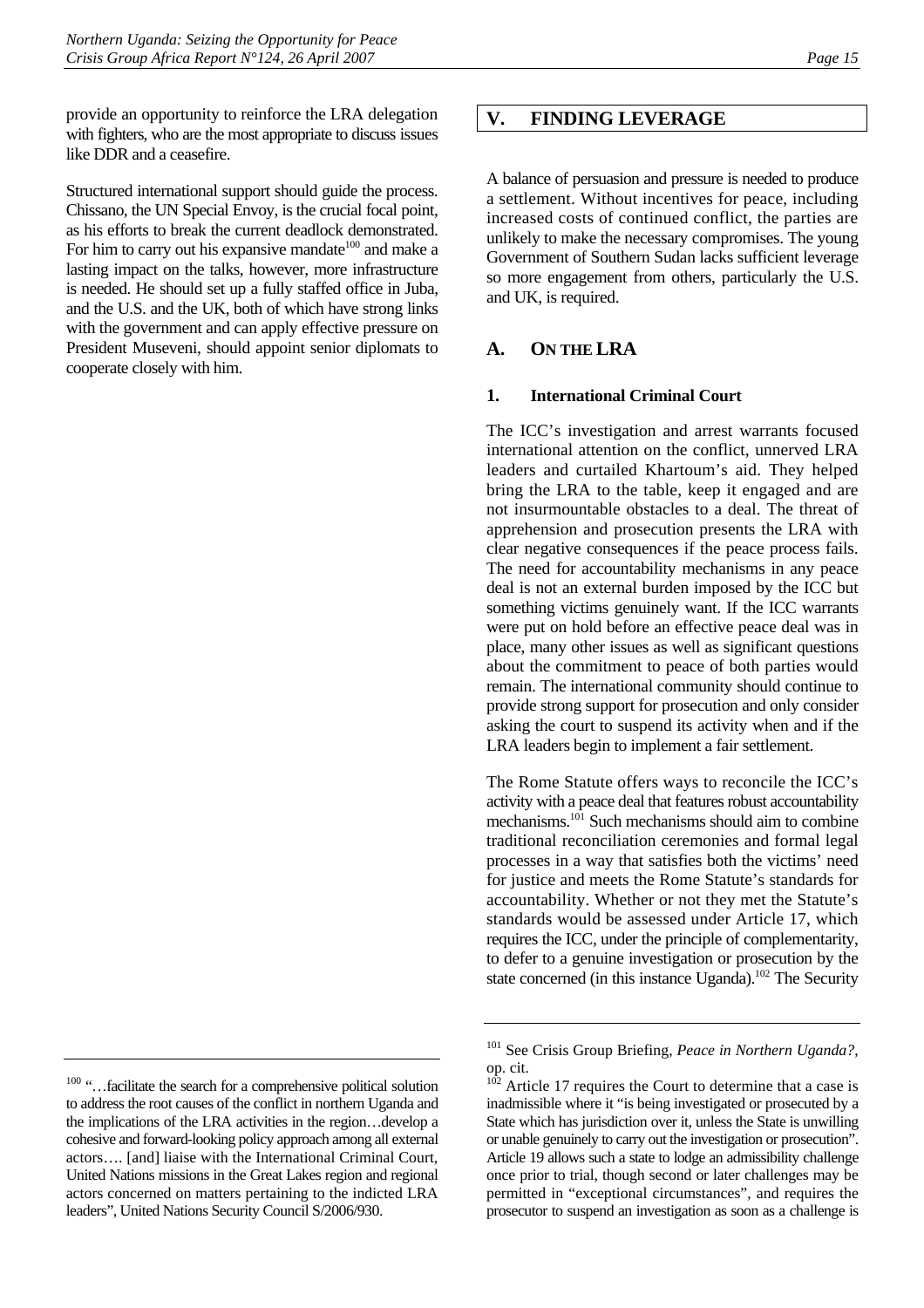Council also has the option under Article 16 to suspend an ICC investigation for renewable one-year increments if it considers this in the interests of international peace and stability. Such a decision could be taken if there were a peace deal with adequate accountability measures, even if those measures did not meet the complementarity requirements.[103](#page-20-2) 

### <span id="page-20-0"></span>**2. External sources of support**

Precautions must be taken so that the peace talks do not give the LRA an opportunity to revive and mechanisms are in place to ensure it cannot rebuild if the peace process collapses. Targeting LRA backers is not contradictory to the peace process but rather a way to support it by identifying and stopping spoilers. The Security Council should create a panel of experts to investigate and recommend sanctions against LRA sources of support. The Ugandan government objected to this in the UK's draft resolution in 2006 as unnecessary because Khartoum's role as the main supplier was well known. It will still need to be brought around but its real sensitivity is due to the fact that it was itself the target of such a body with regard to the illegal exploitation of Congo's wealth during the recent war.

Diaspora countries where many spoilers are located, particularly the U.S. and UK, should be more vigilant. Simple support for the LRA or membership of its Juba delegation is not a crime but those who have provided financial or military support in the past should be closely monitored so that the supply networks are not reactivated.<sup>104</sup>

#### <span id="page-20-1"></span>**3. Regional security strategy**

Active planning for a comprehensive, backup regional security strategy to contain LRA movements, divide the leadership from the rank and file and ultimately apprehend those indicted by the ICC should begin now. A forum is needed in which all LRA-affected countries and the UN missions can develop a cooperative strategy to deal with the shared security threat. It would likely involve better information collection/sharing and liaison relationships,

as well as military options if the Juba talks fail. Such contingency planning would produce negotiating leverage at Juba by demonstrating a wide international commitment to deal with the situation. The U.S. and UK should help launch this initiative, work to keep it together and offer resources as necessary. No options should be taken off the table at this point except unilateral, cross-border military action by the Ugandan army. At the same time, the U.S. should provide assurances at a senior level that it will remove the LRA from its terrorism list and not support military action against it if a peace deal with appropriate accountability mechanisms is implemented.

A regional approach is necessary both because the LRA remains a threat to destabilise not only Uganda but also Sudan and Congo, and national armies cannot deal with it on their own. Congo needs comprehensive security sector reform to train and professionalise its new national army, prevent human rights abuses and pacify an array of militias that are destabilising the east, tasks that are seen in Kinshasa as much higher priorities than the LRA.<sup>105</sup>

There is a shortage of Congolese soldiers competent to take on disarming the LRA. The commandos deployed around Aba and the troops in Aru have done useful work but are too few to simultaneously seal the porous Sudan border and guard against the LRA moving east of Garamba. Poor communications and physical infrastructure hamper the army's ability to coordinate its efforts. For example, as the LRA group moved east in August and September 2006 the Aba and Aru units did not share information.<sup>106</sup> Each unit tends to operate independently and knows little about what is happening nearby. $107$  The army badly needs training and technical and financial assistance in order to do a better job of containing the LRA.

Infrastructure for regional cooperation is also limited. The two current initiatives, the Tripartite Intelligence Fusion Cell (Uganda, Congo, U.S.) and the UN's LRA Coordination Cell, cannot give a comprehensive picture of either compliance with the cessation of hostilities agreement or LRA actions. There is no framework in which Congo, (southern) Sudan, Uganda, MONUC and UNMIS can share information for all areas where the LRA is active. The Tripartite Cell does not include Sudan or the UN missions; the UN Cell does not include representatives of the affected countries. A new regional initiative needs to include political

made. It could resume only if the Court found the state to be unwilling or unable.

<span id="page-20-2"></span><sup>103</sup> If the Ugandan government challenged the ICC's case pursuant to Article 19, on the grounds that accountability mechanisms met the requirements of the Rome Statute, there would be no need for the Security Council to intervene pending the determination of the challenge, as the investigation would be automatically suspended. The Security Council would need to consider putting the prosecutions on hold only if the challenge was unsuccessful.

<span id="page-20-3"></span><sup>104</sup> For example, a U.S.-based key supporter of the LRA has been presenting himself as a U.S. government official, Crisis Group interviews, Kampala, February 2007. The U.S. should consider legal action against the individual.

<span id="page-20-4"></span><sup>105</sup> For more background, see Crisis Group Report, *Security Sector Reform in the Congo*, op. cit.<br><sup>106</sup> When asked why he had not spoken with the commandos

<span id="page-20-5"></span>in Aba, the commander in Aru said he did not have the means to call his satellite phone. Crisis Group interview, Aru, September  $2006.$ <br> $107 \, \text{g}_{\text{e}}$ 

<span id="page-20-6"></span>Several army personnel interviewed by Crisis Group in September 2006 seemed unwilling or unable even to confirm that the LRA was on Congolese territory.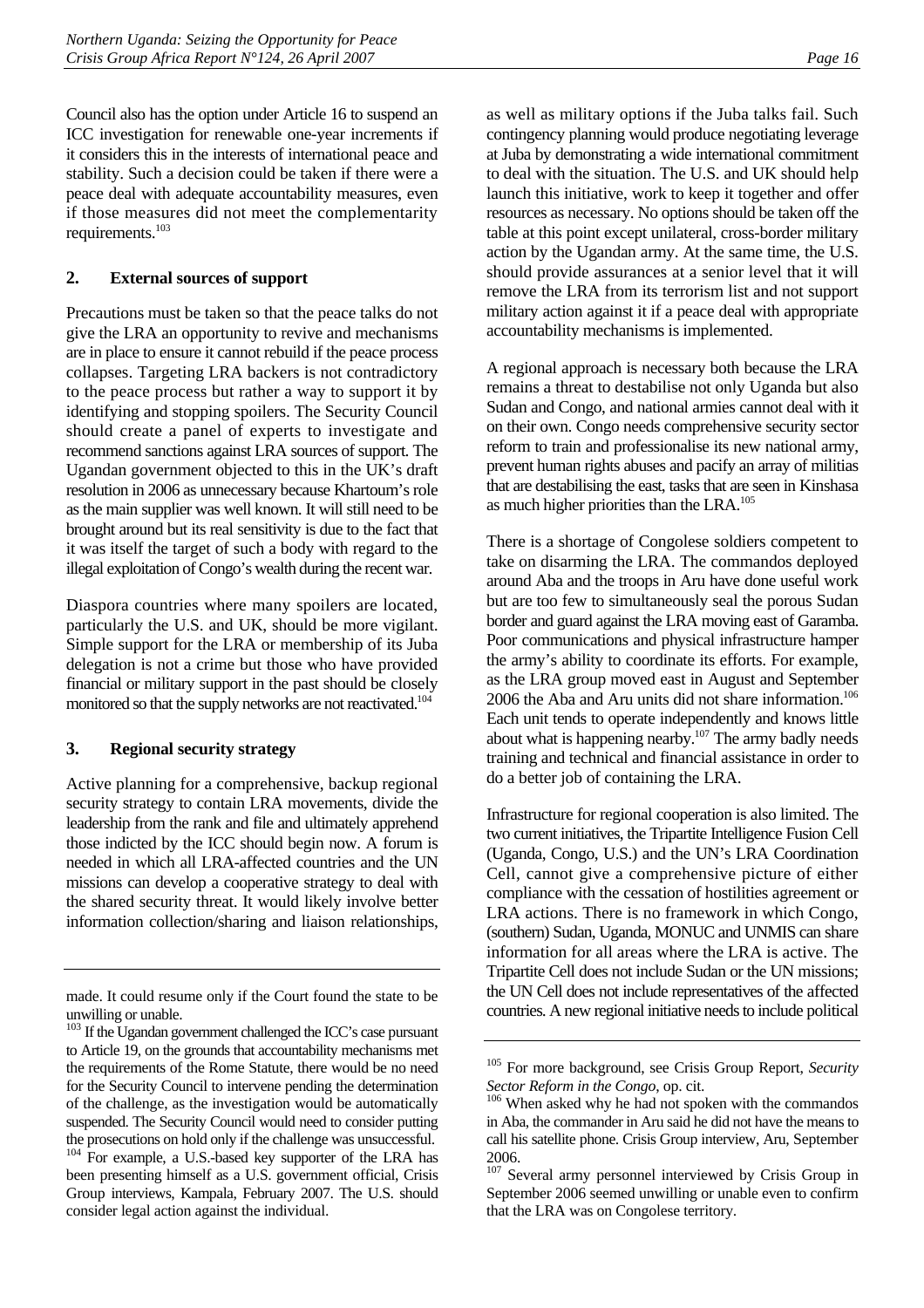cooperation between the countries; joint contingency planning by their armies, MONUC and UNMIS; an information coordination mechanism in the border areas; and technical and financial support from key partners such as the U.S. and the UK. So that all parties feel their security concerns are addressed, non-LRA items will also need to be on the agenda, such as Ugandan support for armed groups in Congo's Ituri region, which has been documented in several U.N. reports.

### <span id="page-21-0"></span>**B. AGAINST THE UGANDAN GOVERNMENT**

Donors, who finance 40 per cent of Uganda's budget, must make clear that its army has no right of hot pursuit in Congo and that the recent Great Lakes Security Pact does not authorise it to go it alone there. President Museveni's attempt to get such authority was rejected; Uganda must either get Kinshasa's consent or convene an emergency Great Lakes summit to seek approval for military action. Any unauthorised, unilateral intervention should result in severe consequences. Donors should be prepared to use their economic leverage, including by redirecting funds from the government to direct support for humanitarian relief operations and capacity building in the north.

Donors should declare that they want to be Museveni's partner in building peace in the north and will support redevelopment but also that comprehensive solutions require active participation of northerners and that the Ugandan government will be held to its commitments. Chissano should use his good relationship with Museveni to ensure the government follows through on rebuilding the north, promoting national reconciliation and bridging the north-south divide by creating a broad-based, followup forum led by northerners. A senior U.S. diplomat assigned to support the process could help him by drawing on Washington's strong bilateral relationship. The November Commonwealth summit (CHOGM) can apply added pressure, while the Great Lakes Security Pact and the East African Community are additional forums in which to focus regional attention on building a sustainable peace.

### <span id="page-21-1"></span>**VI. CONCLUSION**

During twenty years of conflict in northern Uganda, hopes for peace have repeatedly been raised by promising initiatives, like those of Betty Bigombe in 1994 and 2004- 2005, only to be dashed by return to conflict. The Juba process has gone further than any of these in overcoming difficulties and recording accomplishments. Although the LRA has not assembled as required by the cessation of hostilities agreement, that accord has improved security for the displaced and war-weary civilians of northern Uganda. Hundreds of thousands have either returned home or begun the process of returning home (or moved to smaller camps closer to their homes). There have been no significant attacks on civilians in the north attributable to the LRA since peace talks began.

A comprehensive solution to this conflict requires, as Crisis Group has repeatedly recommended, a two-track process. Track one, the Juba talks, should focus on ending the LRA security threat and providing a roadmap for addressing the conflict's root causes. Track two should be a followup national reconciliation forum in Uganda to promote inclusive participation in defining the agenda and enacting policies aimed at ending the north's political, economic and social alienation.<sup>108</sup>

The Juba peace talks are the core of this project and so must be fully supported. If the negotiating parties demonstrate the necessary will and the international community provides the needed support, a lasting peace is within reach. If Juba fails, only military options are on the immediate horizon. Northern Uganda would face continued humanitarian suffering and renewed violence. But the LRA conflict is more than a humanitarian crisis in a poor and isolated area. It is also a regional security threat. The rebels' spread into surrounding states endangers the implementation of Sudan's Comprehensive Peace Agreement (CPA) and makes Congo's transition to peace difficult by raising the threat of a new invasion of its east by the Ugandan army.

Even if a deal is signed, a broad, comprehensive follow-up process will be needed to address the conditions that have created a cycle of conflict in northern Uganda. If there is no agreement, a regional strategy will be required to contain the LRA threat in northern Uganda, Congo and perhaps even the CAR and to prevent destabilising unilateral action by the Ugandan army. Regardless of whether they stay in Congo or spread to surrounding areas, the LRA would be a useful proxy for Khartoum to hold in reserve in case Sudan returns to civil war.

<span id="page-21-2"></span><sup>108</sup> See Crisis Group Briefing, *Peace in Northern Uganda?*, op. cit.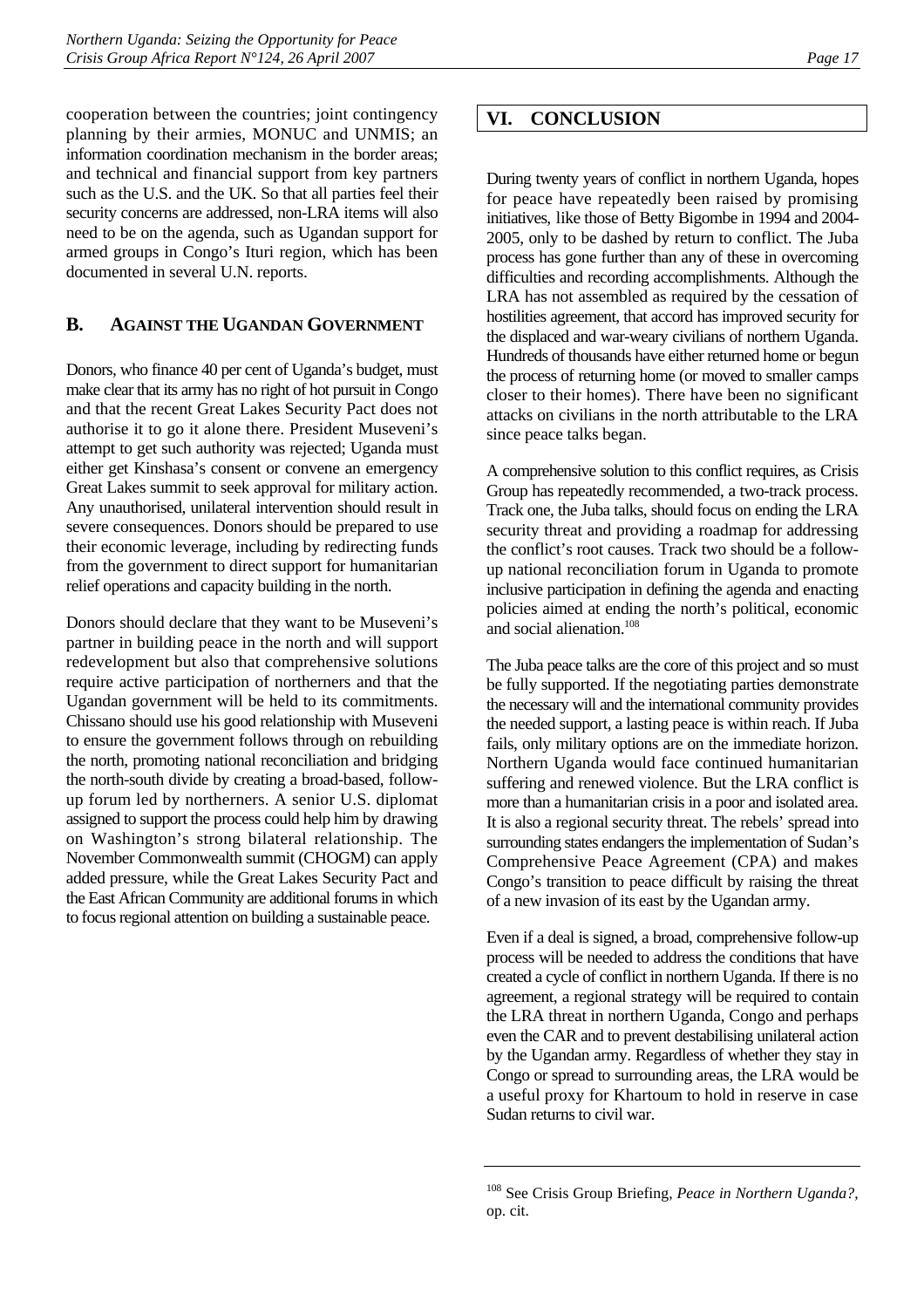A comprehensive peace deal in northern Uganda would have regional ripple effects, eliminating a significant security risk, promoting stability and opening up economic opportunities. However, a peace agreement is a necessary but not sufficient condition for stability in the north. Redevelopment, rehabilitation and reconciliation will have to be urgently and systematically addressed if a new wave of conflict is not to replace the LRA insurgency. Land disputes and risk of more criminality are likely if returning fighters are not fully reintegrated into their communities. Livelihoods must be improved so that poverty, unemployment, poor education and powerlessness do not continue to create conditions conducive to conflict.

#### **Kampala/Nairobi/Brussels, 26 April 2007**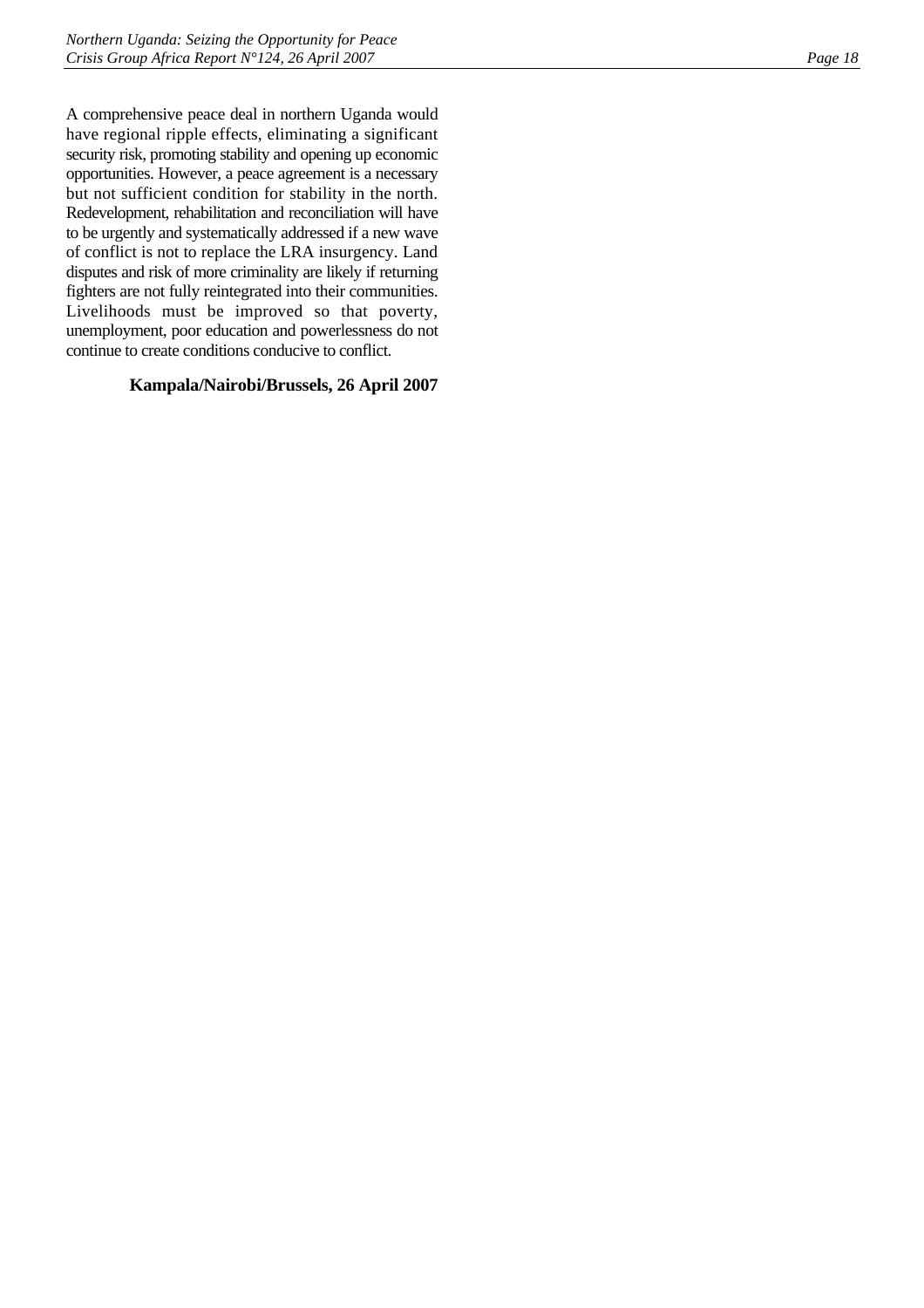### **APPENDIX A**

### **MAP OF UGANDA**



Map No. 3862 Rev. 4 UNITED NATIONS May 2003

Department of Public Information Cartographic Section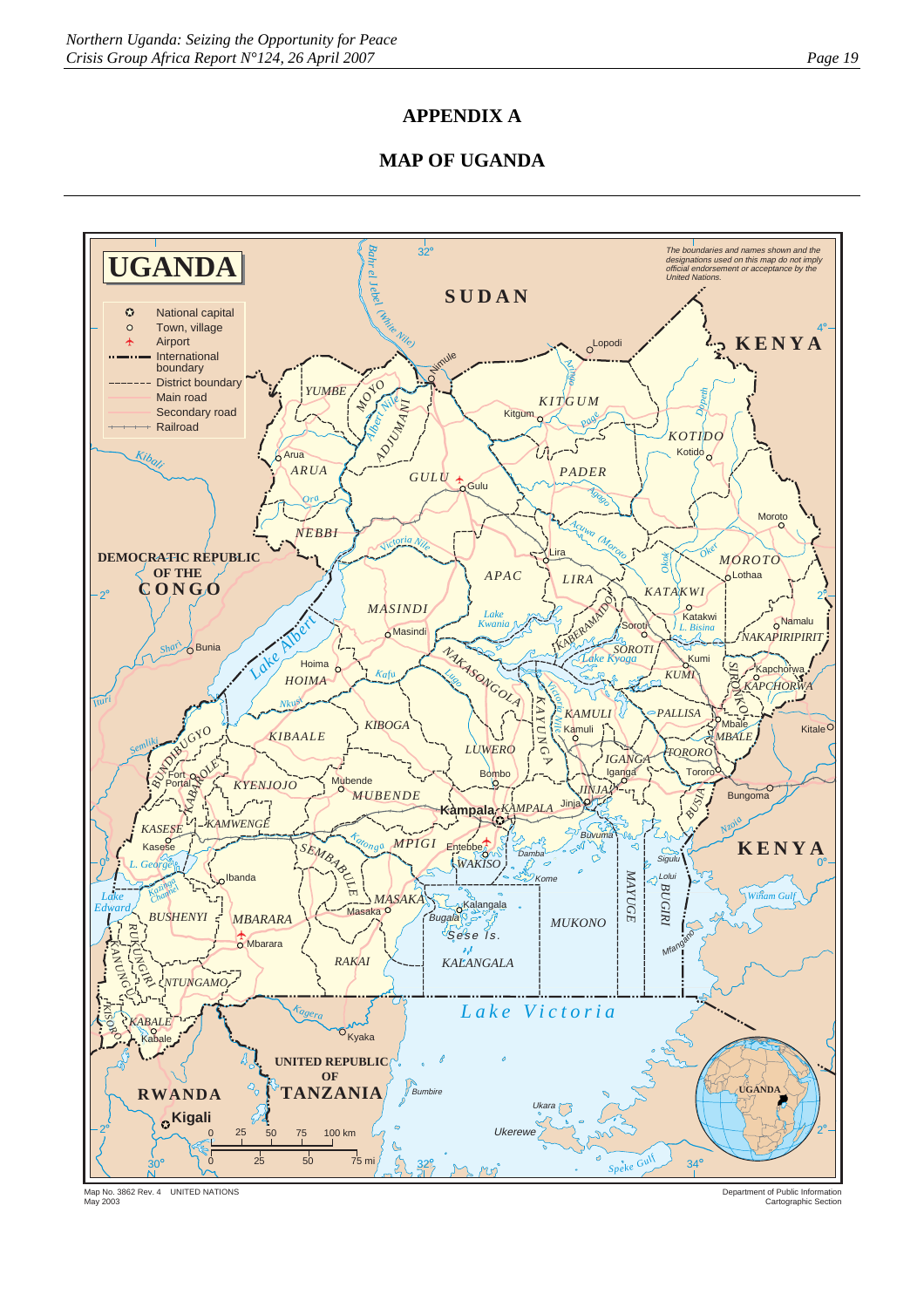### **APPENDIX B**

### **MAP OF RECENT LRA ACTIVTY**

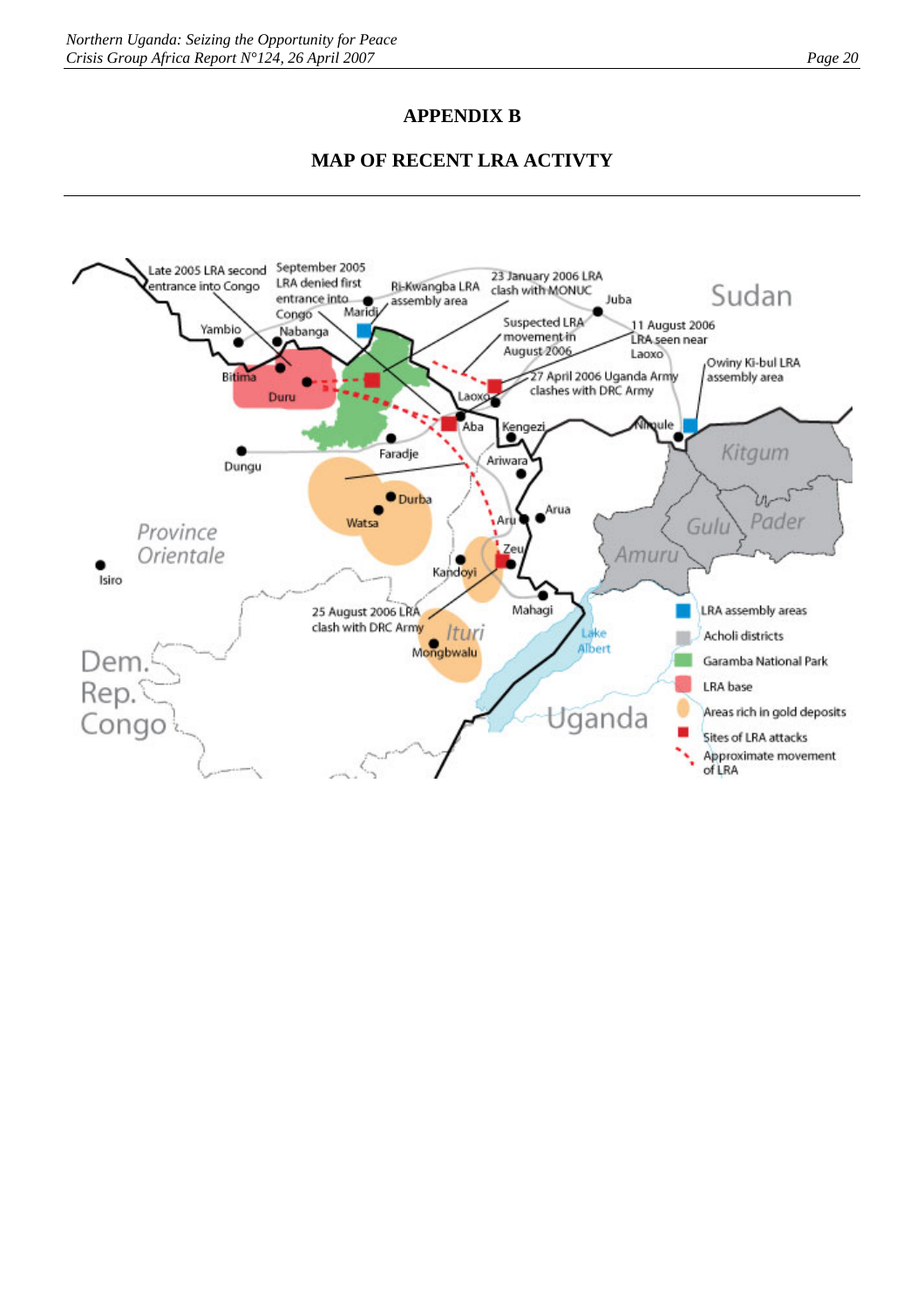## **APPENDIX C**

### **ABOUT THE INTERNATIONAL CRISIS GROUP**

The International Crisis Group (Crisis Group) is an independent, non-profit, non-governmental organisation, with some 130 staff members on five continents, working through field-based analysis and high-level advocacy to prevent and resolve deadly conflict.

Crisis Group's approach is grounded in field research. Teams of political analysts are located within or close by countries at risk of outbreak, escalation or recurrence of violent conflict. Based on information and assessments from the field, it produces analytical reports containing practical recommendations targeted at key international decision-takers. Crisis Group also publishes *CrisisWatch*, a twelve-page monthly bulletin, providing a succinct regular update on the state of play in all the most significant situations of conflict or potential conflict around the world.

Crisis Group's reports and briefing papers are distributed widely by email and printed copy to officials in foreign ministries and international organisations and made available simultaneously on the website, www.crisisgroup.org. Crisis Group works closely with governments and those who influence them, including the media, to highlight its crisis analyses and to generate support for its policy prescriptions.

The Crisis Group Board – which includes prominent figures from the fields of politics, diplomacy, business and the media – is directly involved in helping to bring the reports and recommendations to the attention of senior policy-makers around the world. Crisis Group is co-chaired by the former European Commissioner for External Relations Christopher Patten and former U.S. Ambassador Thomas Pickering. Its President and Chief Executive since January 2000 has been former Australian Foreign Minister Gareth Evans.

Crisis Group's international headquarters are in Brussels, with advocacy offices in Washington DC (where it is based as a legal entity), New York, London and Moscow. The organisation currently operates twelve regional offices (in Amman, Bishkek, Bogotá, Cairo, Dakar, Islamabad, Istanbul, Jakarta, Nairobi, Pristina, Seoul and Tbilisi) and has local field representation in sixteen additional locations (Abuja, Baku, Beirut, Belgrade, Colombo, Damascus, Dili, Dushanbe, Jerusalem, Kabul, Kampala, Kathmandu, Kinshasa, Port-au-Prince, Pretoria and Yerevan). Crisis Group currently covers nearly 60 areas of actual or potential conflict across four continents. In Africa, this includes Burundi, Central African Republic, Chad, Côte d'Ivoire, Democratic Republic of the Congo, Eritrea, Ethiopia,

Guinea, Liberia, Rwanda, Sierra Leone, Somalia, Sudan, Uganda, Western Sahara and Zimbabwe; in Asia, Afghanistan, Bangladesh, Indonesia, Kashmir, Kazakhstan, Kyrgyzstan, Myanmar/Burma, Nepal, North Korea, Pakistan, Phillipines, Sri Lanka, Tajikistan, Thailand, Timor-Leste, Turkmenistan and Uzbekistan; in Europe, Armenia, Azerbaijan, Bosnia and Herzegovina, Cyprus, Georgia, Kosovo and Serbia; in the Middle East, the whole region from North Africa to Iran; and in Latin America, Colombia, the rest of the Andean region and Haiti.

Crisis Group raises funds from governments, charitable foundations, companies and individual donors. The following governmental departments and agencies currently provide funding: Australian Agency for International Development, Austrian Federal Ministry of Foreign Affairs, Belgian Ministry of Foreign Affairs, Canadian Department of Foreign Affairs and International Trade, Canadian International Development Agency, Canadian International Development Research Centre, Czech Ministry of Foreign Affairs, Dutch Ministry of Foreign Affairs, Finnish Ministry of Foreign Affairs, French Ministry of Foreign Affairs, German Foreign Office, Irish Department of Foreign Affairs, Japanese International Cooperation Agency, Principality of Liechtenstein Ministry of Foreign Affairs, Luxembourg Ministry of Foreign Affairs, New Zealand Agency for International Development, Royal Danish Ministry of Foreign Affairs, Royal Norwegian Ministry of Foreign Affairs, Swedish Ministry for Foreign Affairs, Swiss Federal Department of Foreign Affairs, Turkish Ministry of Foreign affairs, United Kingdom Foreign and Commonwealth Office, United Kingdom Department for International Development, U.S. Agency for International Development.

Foundation and private sector donors include Carnegie Corporation of New York, Carso Foundation, Compton Foundation, Ford Foundation, Fundación DARA Internacional, Iara Lee and George Gund III Foundation, William & Flora Hewlett Foundation, Hunt Alternatives Fund, Kimsey Foundation, Korea Foundation, John D. & Catherine T. MacArthur Foundation, Charles Stewart Mott Foundation, Open Society Institute, Pierre and Pamela Omidyar Fund, Victor Pinchuk Foundation, Ploughshares Fund, Provictimis Foundation, Radcliffe Foundation, Sigrid Rausing Trust, Rockefeller Philanthropy Advisors and Viva Trust.

#### **April 2007**

Further information about Crisis Group can be obtained from our website: *[www.crisisgroup.org](http://www.crisisgroup.org/)*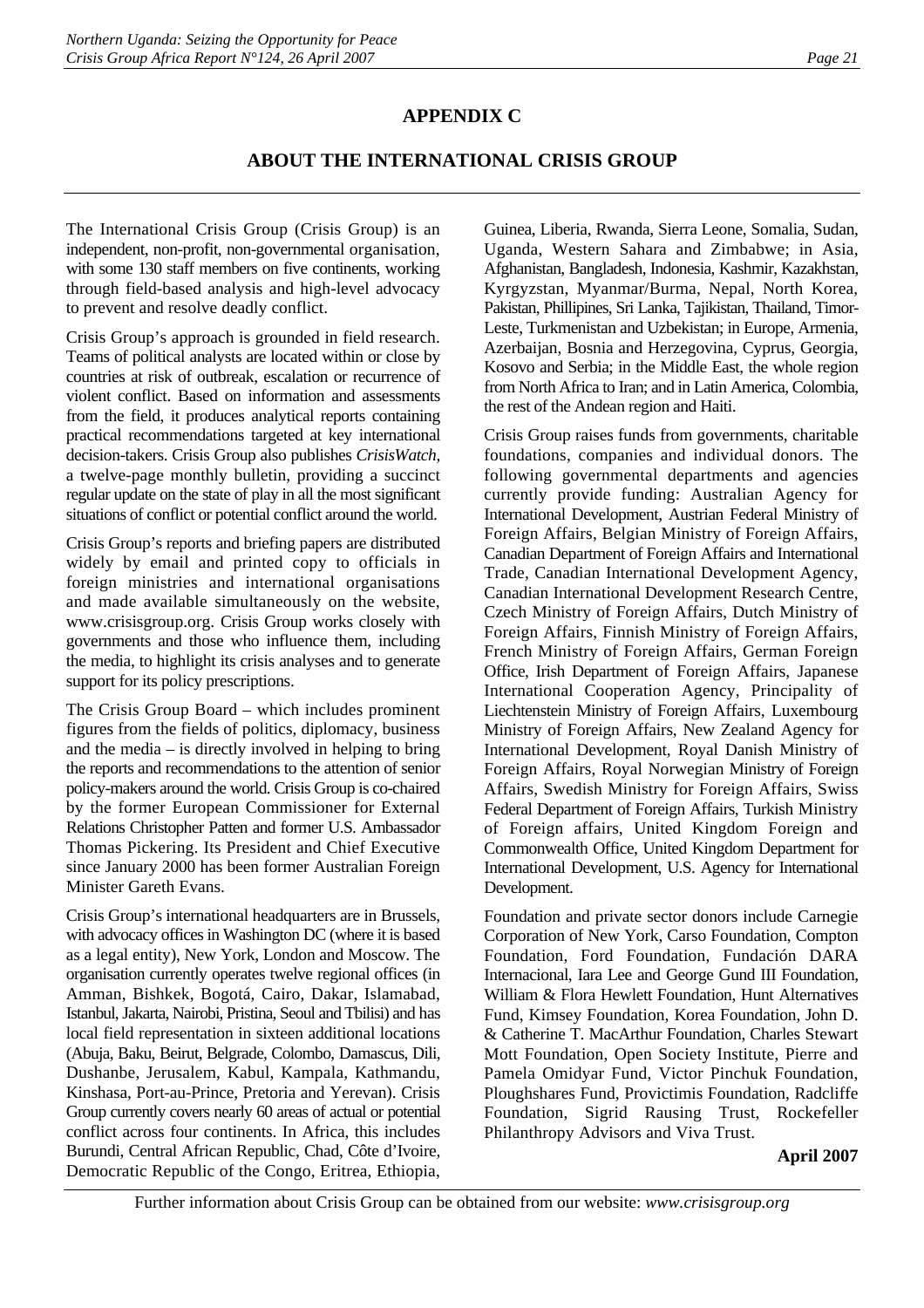#### **APPENDIX D**

### **INTERNATIONAL CRISIS GROUP REPORTS AND BRIEFINGS ON AFRICA SINCE 2004**

#### **CENTRAL AFRICA**

*Northern Uganda: Understanding and Solving the Conflict*, Africa Report N°77, 14 April 2004

*HIV/AIDS as a Security Issue in Africa: Lessons from Uganda*, Issues Report N°3, 16 April 2004

*End of Transition in Burundi: The Home Stretch*, Africa Report Nº81, 5 July 2004 (also available in French)

*Pulling Back from the Brink in the Congo*, Africa Briefing Nº18, 7 July 2004 (also available in French)

*Maintaining Momentum in the Congo: The Ituri Problem*, Africa Report N°84, 26 August 2004

*Elections in Burundi: The Peace Wager*, Africa Briefing Nº20, 9 December 2004 (also available in French)

*Back to the Brink in the Congo*, Africa Briefing Nº21, 17 December 2004

*Peace in Northern Uganda: Decisive Weeks Ahead*, Africa Briefing N°22, 21 February 2005

*The Congo's Transition is Failing: Crisis in the Kivus*, Africa Report N°91, 30 March 2005

*Shock Therapy for Northern Uganda's Peace Process*, Africa Briefing N°23, 11 April 2005

*The Congo: Solving the FDLR Problem Once and for All*, Africa Briefing N°25, 12 May 2005

*Building a Comprehensive Peace Strategy for Northern Uganda*, Africa Briefing Nº27, 23 June 2005

*Élections au Burundi: Reconfiguration radicale du paysage politique,* Africa Briefing N°31, 25 August 2005 (only available in French)

*A Congo Action Plan*, Africa Briefing N°34, 19 October 2005

*Katanga: The Congo's Forgotten Crisis*, Africa Report N°103, 9 January 2006 (also available in French)

*A Strategy for Ending Northern Uganda's Crisis*, Africa Briefing N°35, 11 January 2006

*Security Sector Reform in the Congo*, Africa Report N°104, 13 February 2006

*Congo's Elections: Making or Breaking the Peace*, Africa Report N°108, 27 April 2006

*Beyond Victimhood: Women's Peacebuilding in Sudan, Congo and Uganda*, Africa Report N°112, 28 June 2006

*Escaping the Conflict Trap: Promoting Good Governance in the Congo*, Africa Report N°114, 20 July 2006 (also available in French)

*Peace in Northern Uganda?*, Africa Briefing N°41, 13 September 2006

*Securing Congo's Elections: Lessons from the Kinshasa Showdown*, Africa Briefing N°42, 2 October 2006 (also available in French)

*Burundi: Democracy and Peace at Risk***,** Africa Report N°120, 30 November 2006 (also available in French)

*Congo: Staying Engaged after the Election, Africa Briefing N°44,* 9 January 2007 (also available in French)

#### **HORN OF AFRICA**

*Darfur Rising: Sudan's New Crisis*, Africa Report N°76, 25 March 2004 (also available in Arabic)

*Biting the Somali Bullet*, Africa Report N°79, 4 May 2004

*Sudan: Now or Never in Darfur*, Africa Report N°80, 23 May 2004 (also available in Arabic)

*Darfur Deadline: A New International Action Plan*, Africa Report N°83, 23 August 2004 (also available in Arabic and in French)

*Sudan's Dual Crises: Refocusing on IGAD*, Africa Briefing Nº19, 5 October 2004

*Somalia: Continuation of War by Other Means?*, Africa Report N°88, 21 December 2004

*Darfur: The Failure to Protect*, Africa Report N°89, 8 March 2005 (also available in Arabic)

*A New Sudan Action Plan*, Africa Briefing N°24, 26 April 2005

*Do Americans Care About Darfur?*, Africa Briefing N°26, 1 June 2005

*The AU's Mission in Darfur: Bridging the Gaps*, Africa Briefing Nº28, 6 July 2005

*Counter-Terrorism in Somalia: Losing Hearts and Minds?*, Africa Report Nº95, 11 July 2005

*The Khartoum-SPLM Agreement: Sudan's Uncertain Peace*, Africa Report N°96, 25 July 2005

*Garang's Death: Implications for Peace in Sudan*, Africa Briefing N°30, 9 August 2005 (also available in Arabic)

*Unifying Darfur's Rebels: A Prerequisite for Peace*, Africa Briefing N°32, 6 October 2005 (also available in Arabic)

*The EU/AU Partnership in Darfur: Not Yet a Winning Combination*, Africa Report N°99, 25 October 2005

*Somalia's Islamists*, Africa Report N°100, 12 December 2005

*Ethiopia and Eritrea: Preventing War*, Africa Report N°101, 22 December 2005

*Sudan: Saving Peace in the East*, Africa Report N°102, 5 January 2006

*To Save Darfur*, Africa Report N°105, 17 March 2006

*Sudan's Comprehensive Peace Agreement: The Long Road Ahead*, Africa Report N°106, 31 March 2006

*Somaliland: Time for African Union Leadership,* Africa Report Nº110, 23 May 2006 (also available in French)

*Chad: Back toward War?*, Africa Report N°111, 1 June 2006 (only available in French)

*Darfur's Fragile Peace Agreement*, Africa Briefing N°39, 20 June 2006 (also available in Arabic)

*Beyond Victimhood: Women's Peacebuilding in Sudan, Congo and Uganda*, Africa Report N°112, 28 June 2006

*Can the Somali Crisis Be Contained?*, Africa Report N°116, 10 August 2006

*Getting the UN into Darfur***,** Africa Briefing N°43, 12 October 2006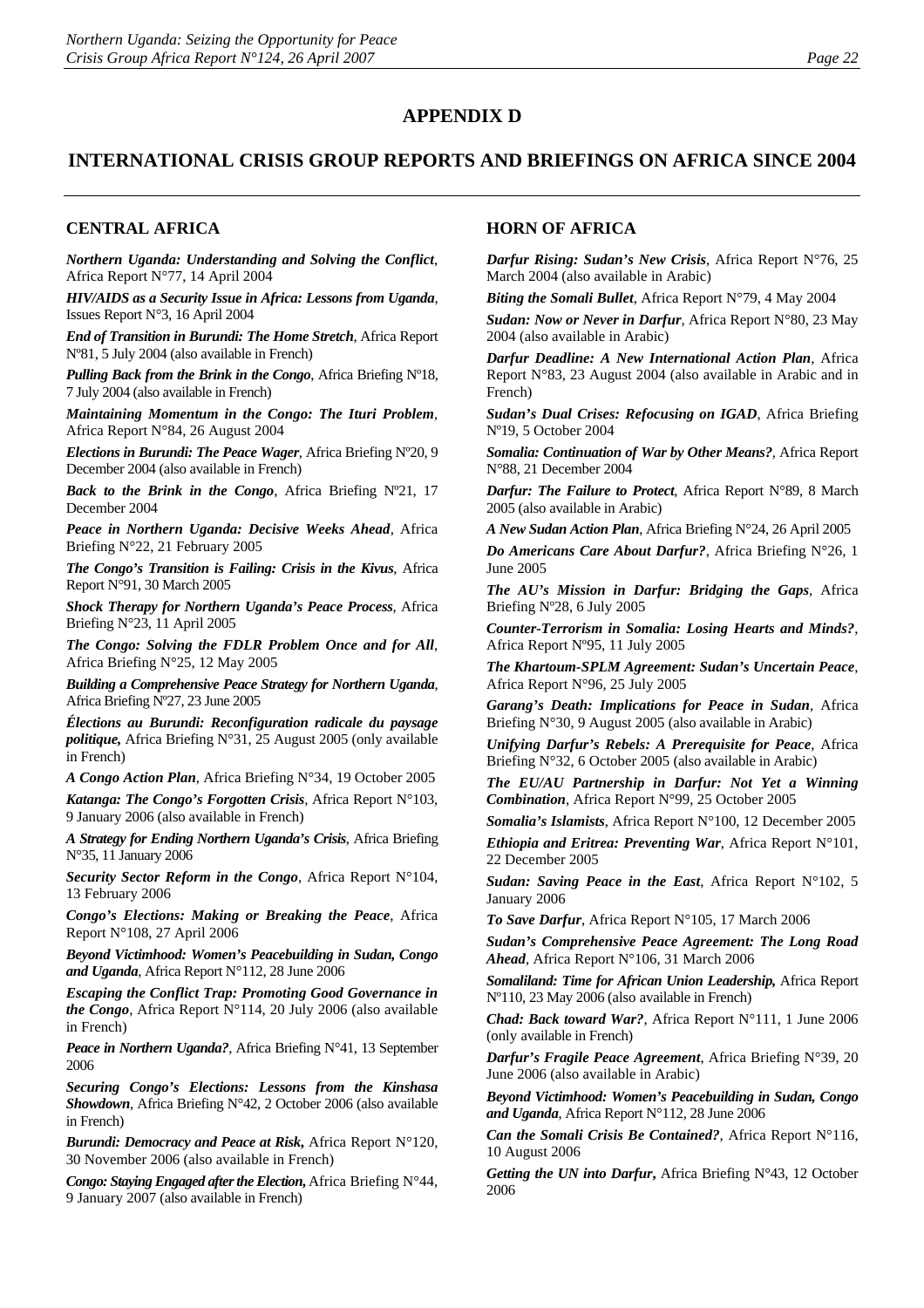*Somalia: The Tough Part Is Ahead*, Africa Briefing N°45, 26 January 2007

#### **SOUTHERN AFRICA**

*Zimbabwe: In Search of a New Strategy*, Africa Report N°78, 19 April 2004

*Blood and Soil: Land, Politics and Conflict Prevention in Zimbabwe and South Africa*, Africa Report Nº85, 17 September 2004

*Zimbabwe: Another Election Chance*, Africa Report N°86, 30 November 2004

*Post-Election Zimbabwe: What Next?*, Africa Report N°93, 7 June 2005

*Swaziland: The Clock is Ticking*, Africa Briefing Nº29, 14 July 2005.

*Zimbabwe's Operation Murambatsvina: The Tipping Point?*, Africa Report N°97, 17 August 2005

*Zimbabwe's Continuing Self-Destruction*, Africa Briefing N°38, 6 June 2006

*Zimbabwe: An Opposition Strategy*, Africa Report N°117, 24 August 2006

*[Zimbabwe: An End to the Stalemate?](http://www.crisisgroup.org/home/index.cfm?id=4682&l=1)*, Africa Report N°122, 5 March 2007

#### **WEST AFRICA**

*Rebuilding Liberia: Prospects and Perils*, Africa Report N°75, 30 January 2004

*Côte d'Ivoire: No Peace in Sight*, Africa Report N°82, 12 July 2004 (also available in French)

*Liberia and Sierra Leone: Rebuilding Failed States*, Africa Report N°87, 8 December 2004

*Côte d'Ivoire: The Worst May Be Yet to Come*, Africa Report N°90, 24 March 2005 (currently only available in French)

*Islamist Terrorism in the Sahel: Fact or Fiction?*, Africa Report N°92, 31 March 2005

*Stopping Guinea's Slide*, Africa Report N°94, 14 June 2005 (also available in French)

*Liberia's Elections: Necessary But Not Sufficient*, Africa Report, 7 September 2005

*Côte d'Ivoire: Halfway Measures Will Not Suffice*, Africa Briefing N°33, 12 October 2005 (currently only available in French)

*Liberia: Staying Focused*, Africa Briefing N°36, 13 January 2006

*Liberia: Resurrecting the Justice System*, Africa Report N°107, 6 April 2006

*Guinea in Transition*, Africa Briefing N°37, 11 April 2006 (also available in French)

*Côte d'Ivoire: Peace as an Option*, Africa Report N°109, 17 May 2006 (only available in French)

*Nigeria: Want in the Midst of Plenty*, Africa Report N°113, 19 July 2006

*The Swamps of Insurgency: Nigeria's Delta Unrest*, Africa Report N°115, 3 August 2006

*Côte d'Ivoire: Stepping up the pressure*, Africa Briefing N°40, 7 September 2006 (only available in French)

*Fuelling the Niger Delta Crisis*, Africa Report N°118, 28 September 2006

*Nigeria's Faltering Federal Experiment*, Africa Report N°119, 25 October 2006

*[Guinea: Change or Chaos](http://www.crisisgroup.org/home/index.cfm?id=4661&l=1)*, Africa Report N°121, 14 February 2007 (also available in French)

*Nigeria's Elections: Avoiding a Political Crisis*, Africa Report N°123, 28 March 2007

#### **OTHER REPORTS AND BRIEFINGS**

For Crisis Group reports and briefing papers on:

- Asia
- Europe
- Latin America and Caribbean
- Middle East and North Africa
	- Thematic Issues
- *CrisisWatch*

please visit our website [www.crisisgroup.org](http://www.crisisgroup.org/)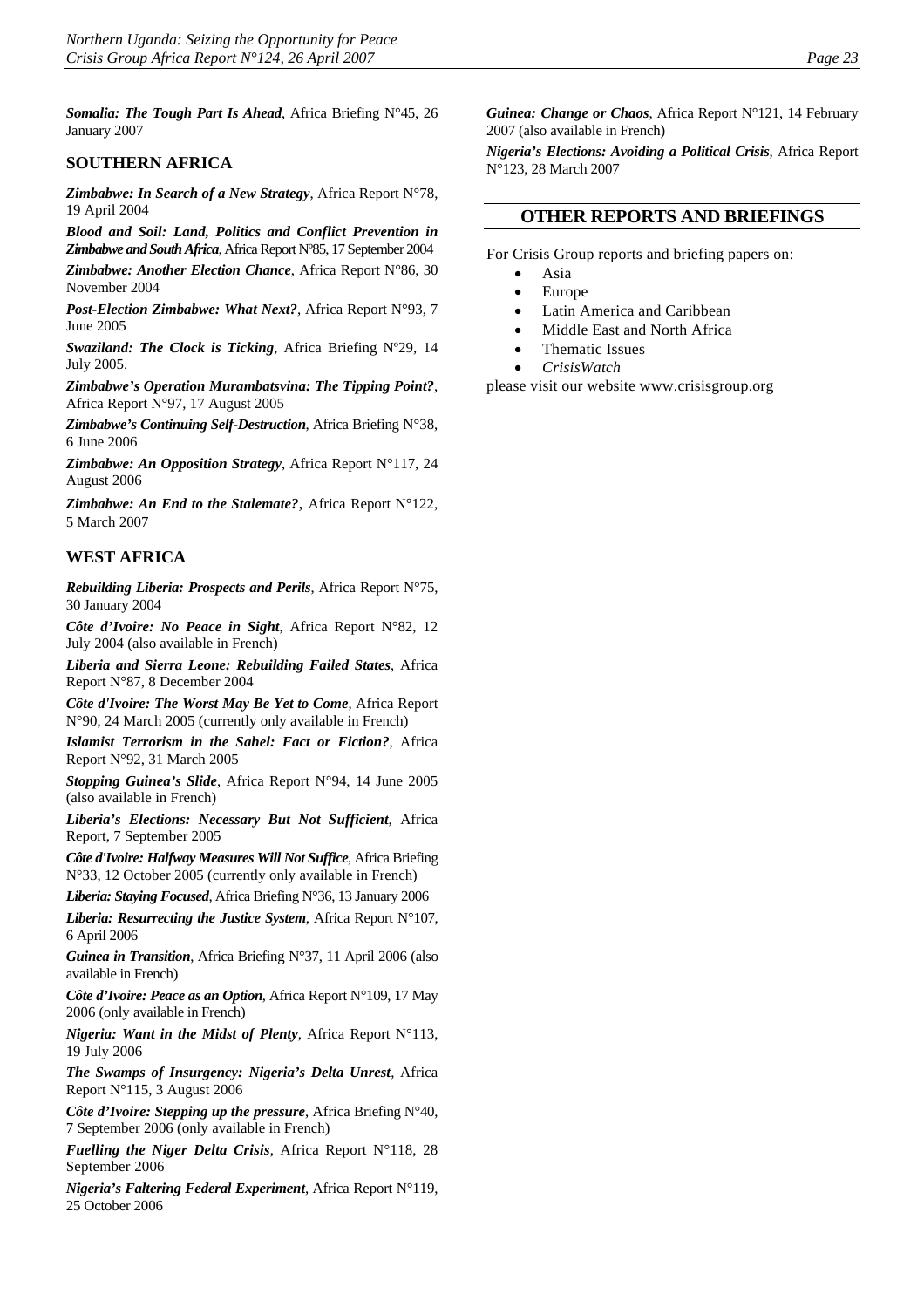### **APPENDIX E**

## **INTERNATIONAL CRISIS GROUP BOARD OF TRUSTEES**

#### *Co-Chairs*

#### **Christopher Patten**

*Former European Commissioner for External Relations, Governor of Hong Kong and UK Cabinet Minister; Chancellor of Oxford University*

**Thomas Pickering**  *Former U.S. Ambassador to the UN, Russia, India, Israel, Jordan, El Salvador and Nigeria*

*President & CEO*

**Gareth Evans** *Former Foreign Minister of Australia*

*Executive Committee*

**Cheryl Carolus** *Former South African High Commissioner to the UK and Secretary General of the ANC*

#### **Maria Livanos Cattaui\***

*Member of the Board of Directors, Petroplus Holding AG, Switzerland; former Secretary-General, International Chamber of Commerce*

**Yoichi Funabashi** *Chief Diplomatic Correspondent & Columnist, The Asahi Shimbun, Japan* 

**Frank Giustra** *Chairman, Endeavour Financial, Canada*

**Stephen Solarz** *Former U.S. Congressman*

**George Soros** *Chairman, Open Society Institute*

**Pär Stenbäck** *Former Foreign Minister of Finland \*Vice-Chair*

**Morton Abramowitz** *Former U.S. Assistant Secretary of State and Ambassador to Turkey*

**Adnan Abu-Odeh** *Former Political Adviser to King Abdullah II and to King Hussein and Jordan Permanent Representative to the UN*

**Kenneth Adelman** *Former U.S. Ambassador and Director of the Arms Control and Disarmament Agency*

**Ersin Arioglu** *Member of Parliament, Turkey; Chairman Emeritus, Yapi Merkezi Group*

**Shlomo Ben-Ami** *Former Foreign Minister of Israel*

**Lakhdar Brahimi** *Former Special Adviser to the UN Secretary-General and Algerian Foreign Minister*

#### **Zbigniew Brzezinski**

*Former U.S. National Security Advisor to the President*

**Kim Campbell** *Former Prime Minister of Canada; Secretary General, Club of Madrid*

**Naresh Chandra** *Former Indian Cabinet Secretary and Ambassador of India to the U.S.*

**Joaquim Alberto Chissano** *Former President of Mozambique*

**Victor Chu** *Chairman, First Eastern Investment Group, Hong Kong*

**Wesley Clark** *Former NATO Supreme Allied Commander, Europe*

**Pat Cox** *Former President of European Parliament*

**Uffe Ellemann-Jensen** *Former Foreign Minister of Denmark*

**Mark Eyskens** *Former Prime Minister of Belgium*

**Joschka Fischer** *Former Foreign Minister of Germany*

**Leslie H. Gelb** *President Emeritus of Council on Foreign Relations, U.S.* 

**Carla Hills** *Former Secretary of Housing and U.S. Trade Representative*

**Lena Hjelm-Wallén** *Former Deputy Prime Minister and Foreign Affairs Minister, Sweden*

**Swanee Hunt** *Chair, The Initiative for Inclusive Security; President, Hunt Alternatives Fund; former Ambassador U.S. to Austria* 

**Anwar Ibrahim** *Former Deputy Prime Minister of Malaysia*

**Asma Jahangir** *UN Special Rapporteur on the Freedom of Religion or Belief; Chairperson, Human Rights Commission of Pakistan*

**Nancy Kassebaum Baker** *Former U.S. Senator* 

**James V. Kimsey** *Founder and Chairman Emeritus of America Online, Inc. (AOL)*

**Wim Kok** *Former Prime Minister of Netherlands*

**Ricardo Lagos** *Former President of Chile* 

**Joanne Leedom-Ackerman** *Novelist and journalist, U.S.*

**Mark Malloch Brown**

*Former UN Deputy Secretary-General and Administrator of the UN Development Programme*